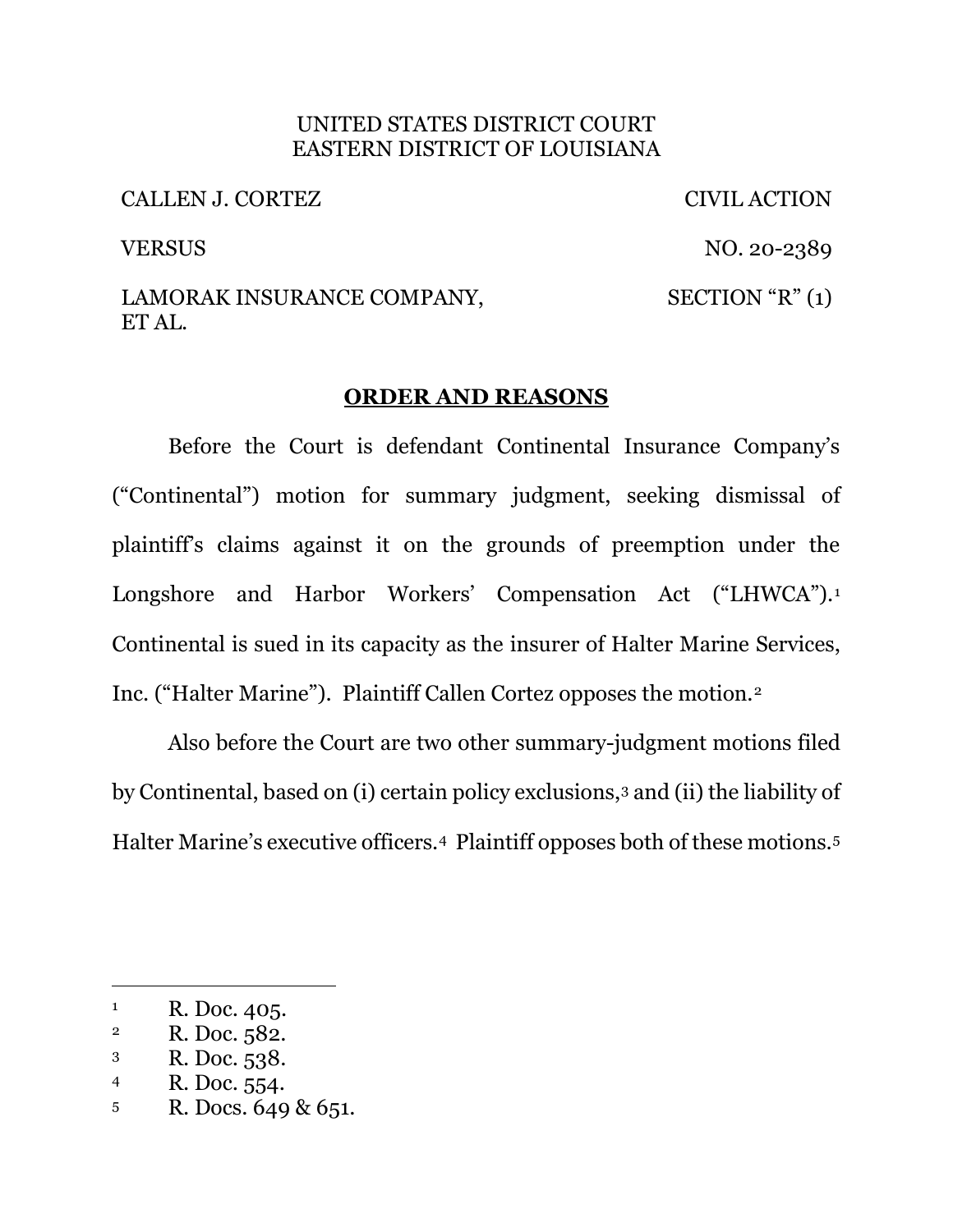Because plaintiff's claims arising out of his employment with Halter Marine are preempted by the LHWCA, the Court grants Continental's motion for summary judgment on preemption,6 and dismisses all of plaintiff's claims against Continental. Having dismissed all of plaintiff's claims against Continental, the Court in turn dismisses Continental's other motions for summary judgment<sup>7</sup> as moot.

## **I. BACKGROUND**

This is an asbestos exposure case. Plaintiff Callen Cortez alleges that he contracted mesothelioma as a result of exposure to asbestos during his employment with various companies, including Halter Marine, where he worked from 1974 through 1975.8 Plaintiff was diagnosed with mesothelioma on June 2, 2020.9 On July 1, 2020, plaintiff filed suit in the Civil District Court for the Parish of Orleans against approximately thirtyfive defendants, including former employers, manufacturers, premises owners, and insurance companies.10 Among the defendants is Continental,

<sup>6</sup> R. Doc. 405.

<sup>7</sup> R. Docs. 538 & 554.

<sup>8</sup> R. Doc. 1-1 at 5-6 (Complaint ¶¶ 7-8); *see also* R. Doc. 582-3 at 3 (Social Security Statement of Callen J. Cortez).

<sup>9</sup> *Id.* at 10 (Complaint ¶ 17).

<sup>10</sup> *Id.* at 1-3 (Complaint ¶¶ 1-2); *id.* at 45-48.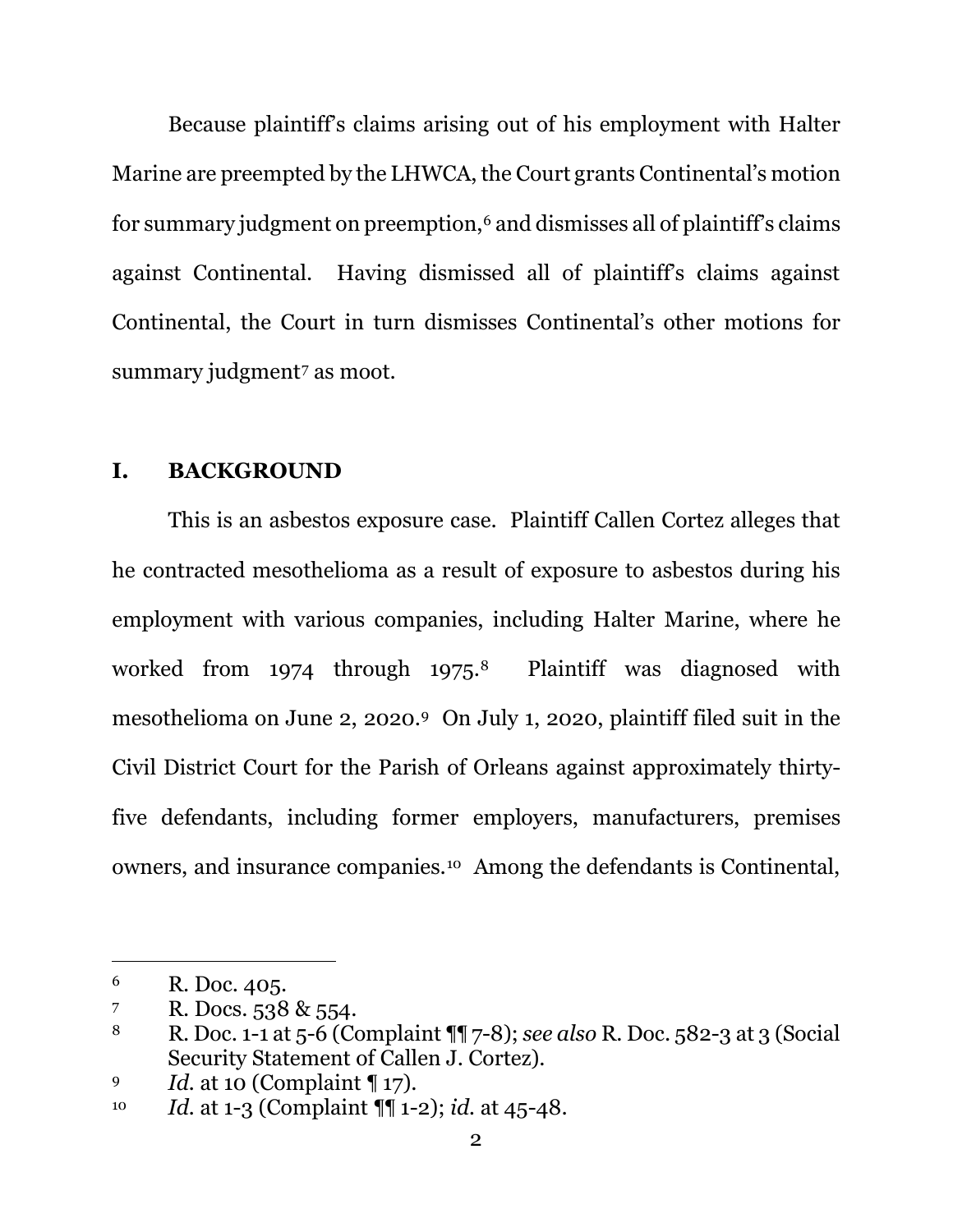sued in its capacity as the alleged insurer of Halter Marine and its executive officers.11 On August 31, 2020, the case was removed to federal court.12

On February 22, 2022, Continental moved for summary judgment.13 Continental contends that plaintiff's claims against it, which arise out of plaintiff's employment with Halter Marine, should be dismissed because they are preempted by the exclusivity provisions of the LHWCA.14 Plaintiff opposes the motion, contending that (i) Continental has failed to show that Halter Marine secured insurance coverage for LHWCA claims;<sup>15</sup> (ii) plaintiff's injuries fall within the "twilight zone" of concurrent federal and state jurisdiction over workers' compensation claims;16 (iii) his claims based on at-home exposure from his work at Halter Marine are not covered, and thus not preempted, by the LHWCA;17 and (iv) material facts remain in dispute as to plaintiff's intentional-tort claims, for which the LHWCA has an exception.18

The Court considers the parties' arguments below.

- <sup>13</sup> R. Doc. 405.<br><sup>14</sup> R. Doc. 405-1 at 3-9.
- $15$  R. Doc. 582 at 2-4.
- 16 *Id.* at 4-21.
- 17 *Id.* at 21-23.

<sup>&</sup>lt;sup>11</sup> R. Doc. 1-1 at 5 (Complaint  $\P$  7).

<sup>&</sup>lt;sup>12</sup> R. Doc. 1 (Notice of Removal).

<sup>18</sup> *Id.* at 23-28.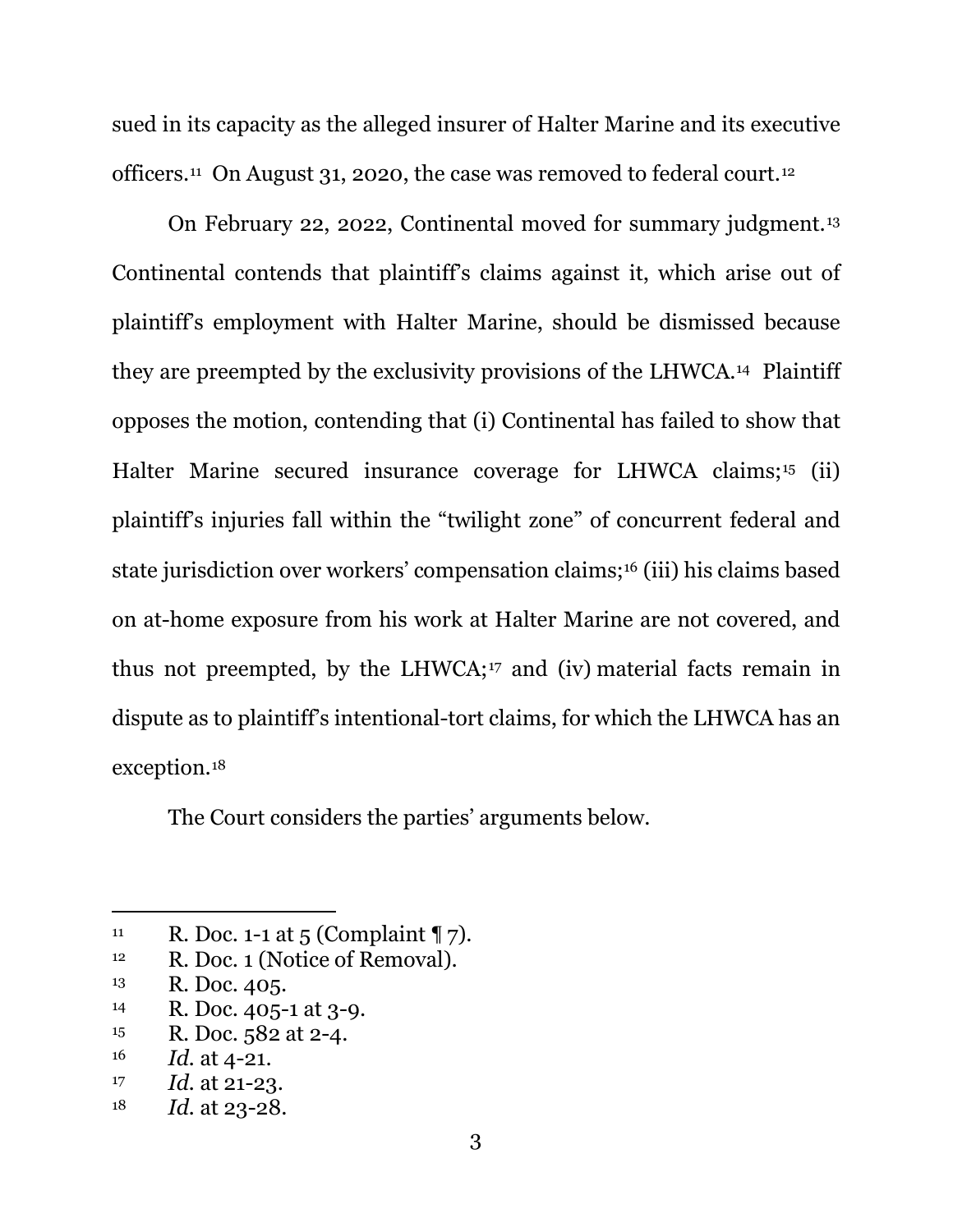#### **II. LEGAL STANDARD**

Summary judgment is warranted when "the movant shows that there is no genuine dispute as to any material fact and the movant is entitled to judgment as a matter of law." Fed. R. Civ. P. 56(a); *see also Celotex Corp. v. Catrett*, 477 U.S. 317, 322-23 (1986); *Little v. Liquid Air Corp.*, 37 F.3d 1069, 1075 (5th Cir. 1994) (en banc) (per curiam). "When assessing whether a dispute to any material fact exists, [the Court] consider[s] all of the evidence in the record but refrain[s] from making credibility determinations or weighing the evidence." *Delta & Pine Land Co. v. Nationwide Agribusiness Ins.*, 530 F.3d 395, 398-99 (5th Cir. 2008). All reasonable inferences are drawn in favor of the nonmoving party, but "unsupported allegations or affidavits setting forth 'ultimate or conclusory facts and conclusions of law' are insufficient to either support or defeat a motion for summary judgment." *Galindo v. Precision Am. Corp.*, 754 F.2d 1212, 1216 (5th Cir. 1985) (quoting 10A Charles Alan Wright & Arthur R. Miller, *Federal Practice and Procedure* § 2738 (2d ed. 1983)); *see also Little*, 37 F.3d at 1075. "No genuine dispute of fact exists if the record taken as a whole could not lead a rational trier of fact to find for the nonmoving party." *EEOC v. Simbaki, Ltd.*, 767 F.3d 475, 481 (5th Cir. 2014).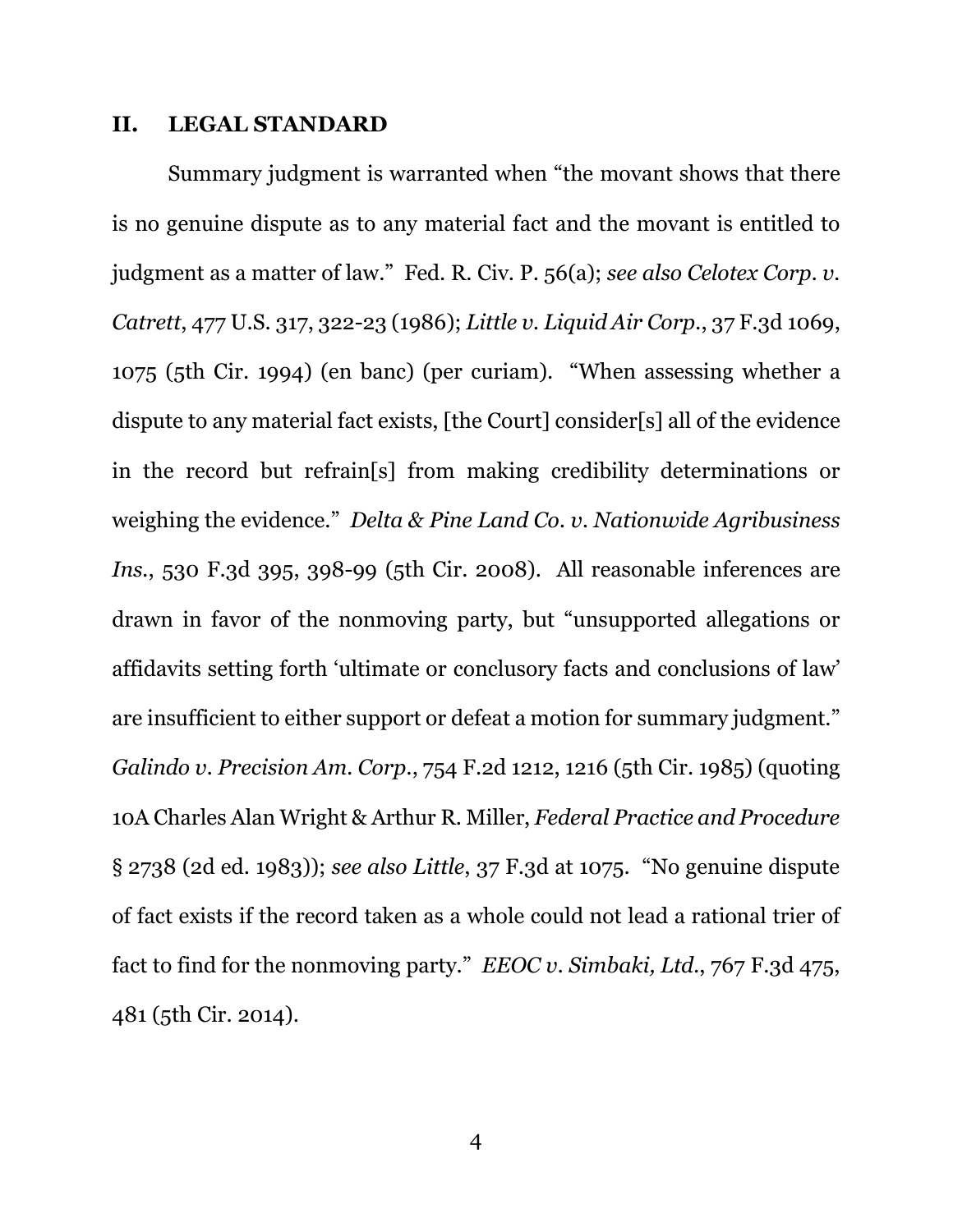If the dispositive issue is one on which the moving party will bear the burden of proof at trial, the moving party "must come forward with evidence which would 'entitle it to a directed verdict if the evidence went uncontroverted at trial.'" *Int'l Shortstop, Inc. v. Rally's, Inc.*, 939 F.2d 1257, 1264-65 (5th Cir. 1991) (quoting *Golden Rule Ins. v. Lease*, 755 F. Supp. 948, 951 (D. Colo. 1991)). "[T]he nonmoving party can defeat the motion" by either countering with evidence sufficient to demonstrate the "existence of a genuine dispute of material fact," or by "showing that the moving party's evidence is so sheer that it may not persuade the reasonable fact-finder to return a verdict in favor of the moving party." *Id.* at 1265.

If the dispositive issue is one on which the nonmoving party will bear the burden of proof at trial, the moving party may satisfy its burden by pointing out that the evidence in the record is insufficient with respect to an essential element of the nonmoving party's claim. *See Celotex*, 477 U.S. at 325. The burden then shifts to the nonmoving party, who must, by submitting or referring to evidence, set out specific facts showing that a genuine issue exists. *See id.* at 324. The nonmovant may not rest upon the pleadings, but must identify specific facts that establish a genuine issue for resolution. *See, e.g.*, *id.*; *Little*, 37 F.3d at 1075 ("Rule 56 'mandates the entry of summary judgment, after adequate time for discovery and upon motion,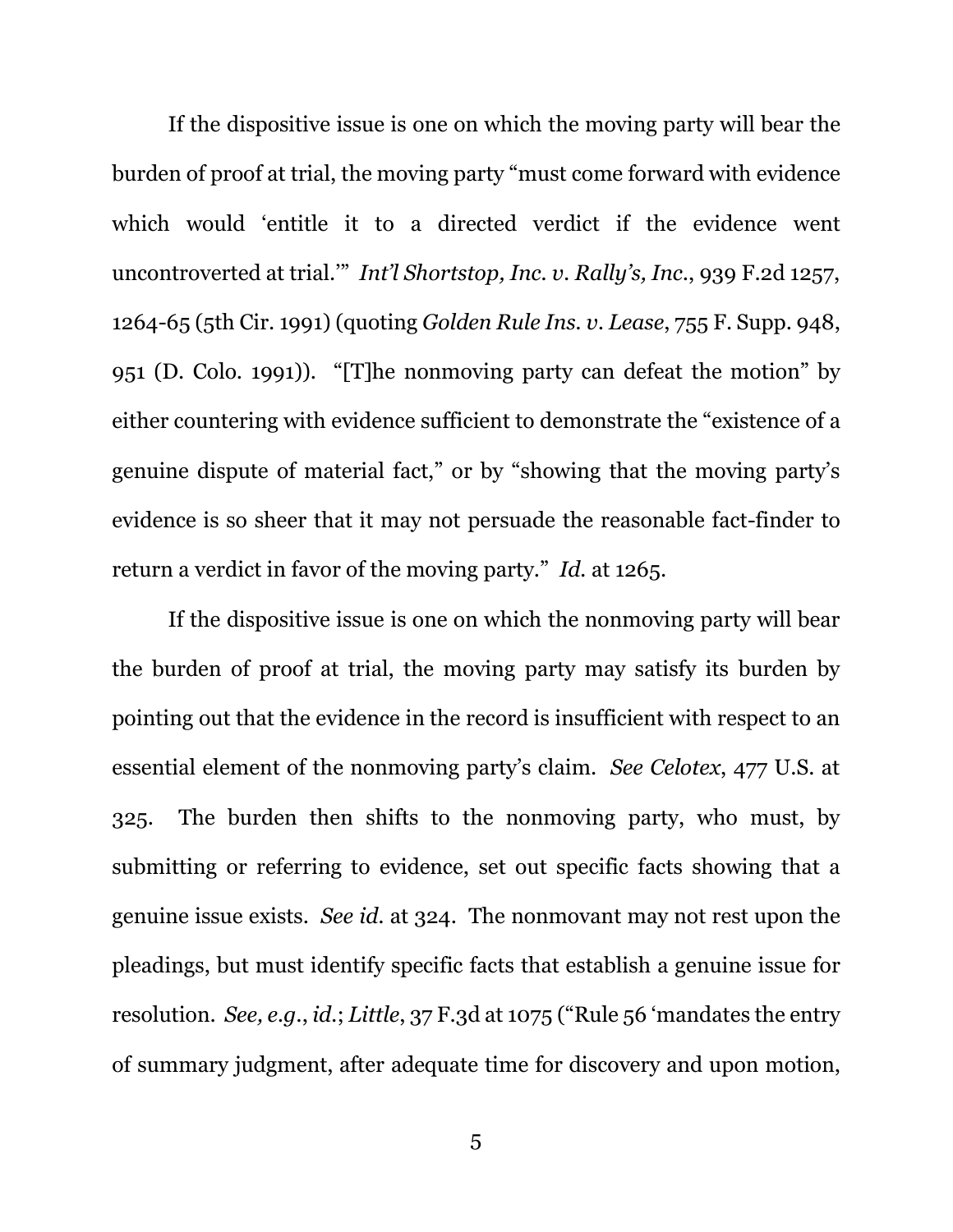against a party who fails to make a showing sufficient to establish the existence of an element essential to that party's case, and on which that party will bear the burden of proof at trial."" (quoting *Celotex*, 477 U.S. at 322)).

#### **III. DISCUSSION**

# **A. Preemption of State-Law Claims**

Continental argues that the LHWCA preempts plaintiff's claims against it. This Court and other sections of the Court have held in similar cases that the LHWCA preempts a plaintiff's occupational-exposure claims against his employer and his employer's insurers. *See Morales v. Anco Insulations Inc.*, No. 20-996, 2022 WL 1405133 (E.D. La. May 4, 2022); *Sentilles v. Huntington Ingalls Inc.*, No. 21-958, 2022 WL 1211429 (E.D. La. Apr. 25, 2022); *Barrosse v. Huntington Ingalls, Inc.*, No. 20-2042, 2021 WL 4355415 (E.D. La. Sept. 24, 2021); *Krutz v. Huntingon Ingalls, Inc.*, No. 20- 1722, 2021 WL 5893981 (E.D. La. Apr. 22, 2021); *Hulin v Huntington Ingalls, Inc.*, No. 20-924, 2020 WL 6059645 (E.D. La. Oct. 14, 2020); *Dempster v. Lamorak Ins. Co.*, No. 20-95, 2020 WL 5071115 (E.D. La. Aug. 26, 2020); *Cobb v. Sipco Servs. & Marine, Inc.*, No. 95-2131, 1997 WL 159491 (E.D. La. Mar. 27, 1997). Accordingly, in addressing this question, the Court largely reiterates its prior analyses on this issue.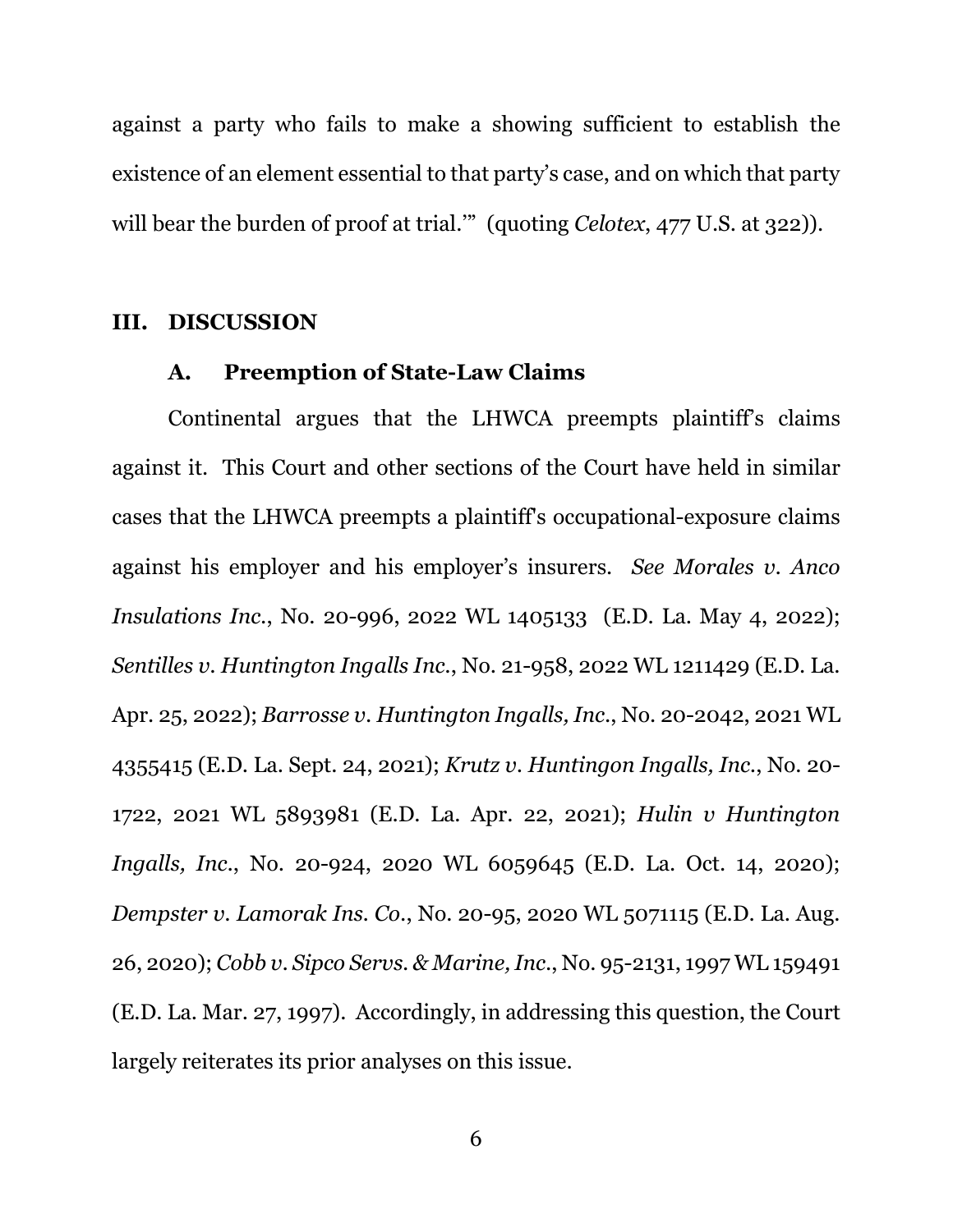The LHWCA is a federal workers' compensation statute providing covered maritime workers with "medical, disability, and survivor benefits for work-related injuries and death." *MMR Constructors, Inc. v. Dir., Off. of Workers' Comp. Programs*, 954 F.3d 259, 262 (5th Cir. 2020) (citation and internal quotation marks omitted). Before 1972, the statute covered only workers on "navigable waters of the United States (including any dry dock)." *Id.* (citing 33 U.S.C. § 903(a) (pre-1972)). But, in 1972, Congress amended the Act and "extend[ed] the LHWCA landward." *Sun Ship, Inc. v. Pennsylvania*, 447 U.S. 715, 719 (1980).

# 1. *Applicable Version of the LHWCA*

Courts use the "date of injury" to determine which version of the LHWCA applies. *Castorina v. Lykes Bros. S.S. Co.*, 758 F.2d 1025, 1029 (5th Cir. 1985). In the context of long-latency diseases arising from asbestos exposure, the Fifth Circuit in *Castorina* held that manifestation of the disease, not the timing of exposure, determines the date of injury. *Id.* at 1031. There, plaintiff's disease, asbestosis, manifested in 1979. *Id.* at 1028. His exposures occurred between 1965 and 1972. *Id.* at 1027. The Fifth Circuit looked to judicial authority stating that the LHWCA "is not concerned with pathology, but with industrial disability; and a disease is no disease until it manifests itself." *Id.* (quoting *Grain Handling Co. v. Sweeney*, 102 F.2d 464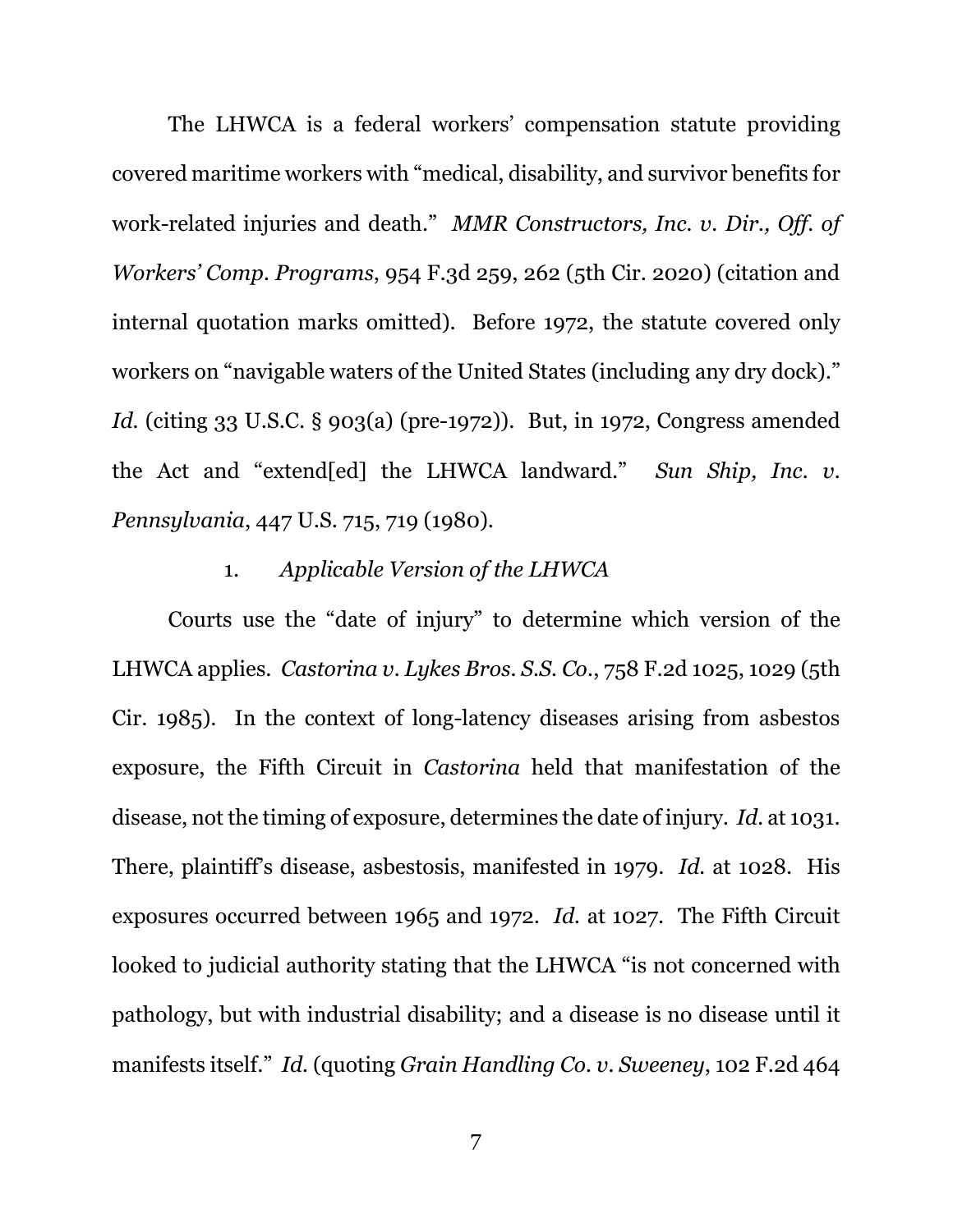(2d Cir.), *cert. denied*, 308 U.S. 570 (1939)). It also inferred Congress's intent from Congress's express adoption of the manifestation rule in 1984. *Id.* (citing Pub. L. No. 98–426, § 28(g)(1), 98 Stat. 1639 (1984)). In the 1984 amendments to the LHWCA, Congress provided a specific definition of "injury" for occupational diseases:

[I]n the case of an occupational disease which does not immediately result in a disability or death, an injury shall be deemed to arise on the date on which the employee or claimant becomes aware, or in the exercise of reasonable diligence or by reason of medical advice should have been aware, of the disease . . . .

Pub. L. No. 98-426, § 28(g)(1), 98 Stat. 1639 (1984). Under *Castorina* and the 1984 amendments, Cortez's injury is deemed to arise on the date it manifested. Because Cortez's disease manifested in 2020, the Court applies the LHWCA as it existed in 2020, the date of his injury.19

Plaintiff disputes this legal conclusion, instead asserting that Cortez's injury arose on the date of his exposure to asbestos. In support of this argument, plaintiff points to dicta in a footnote in *Savoie v. Huntington Ingalls, Inc.*, 817 F.3d 457, 466 n.6 (5th Cir. 2016),<sup>20</sup> in which the Fifth Circuit stated:

Defendant's preemption defense is governed by the law *at the time* [*plaintiff*] *was exposed to asbestos*, which occurred before

<sup>19</sup> R. Doc. 1-1 at 10 (Complaint ¶ 17).

<sup>&</sup>lt;sup>20</sup> R. Doc.  $582$  at  $5-7$ .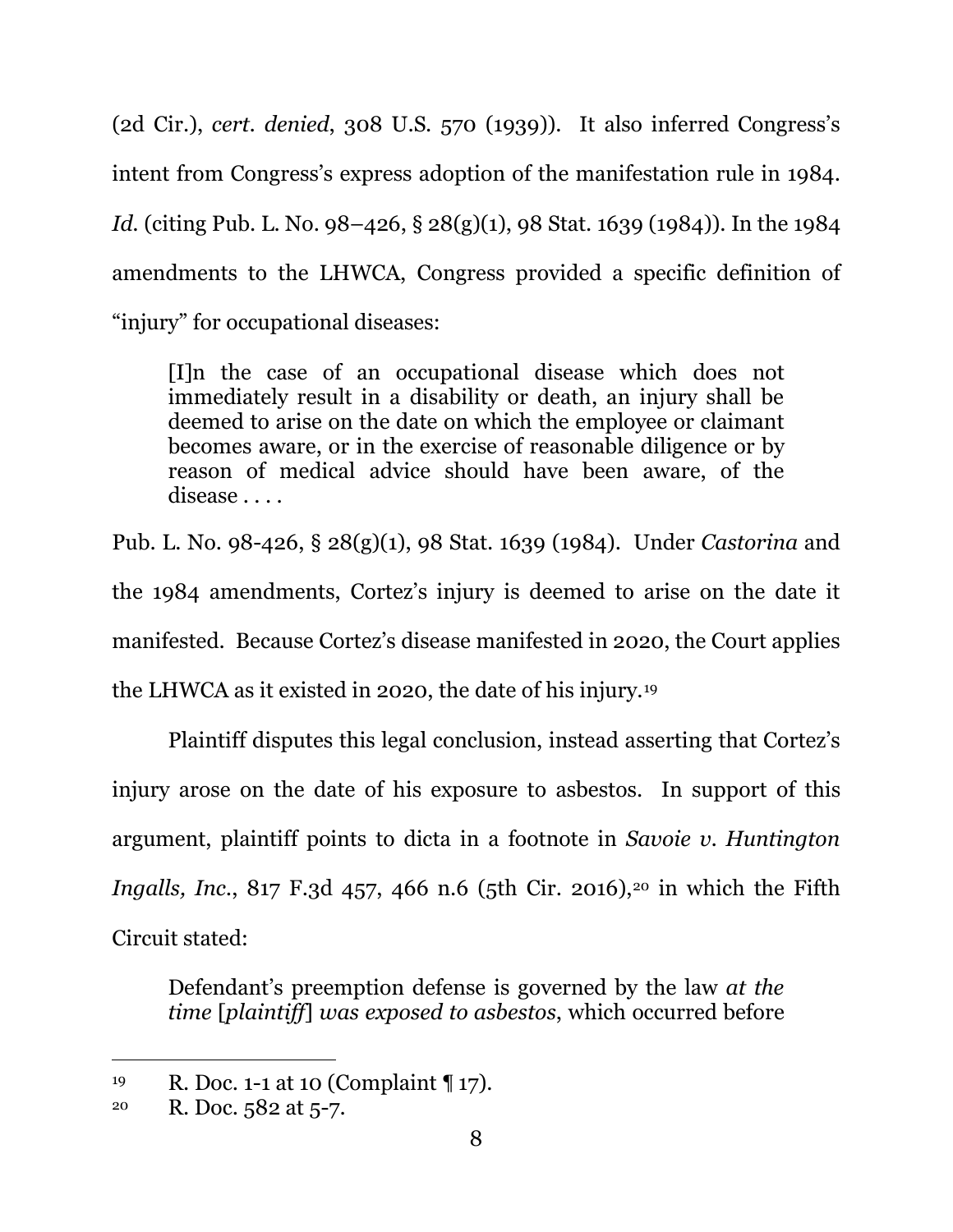the Louisiana Worker's Compensation Act was amended in 1989 to eliminate any concurrent coverage between that Act and the federal Longshore and Harbor Workers' Compensation Act. *See* La. Rev. Stat. 23:1035.2 (providing that "[n]o compensation shall be payable in respect to the disability or death of any employee covered by . . . the Longshoremen's and Harbor Worker's Compensation Act, or any of its extensions . . .").

*Id.* (emphasis added).

The Court finds that this footnote does not have the import that plaintiff attributes to it. In the *Savoie* opinion, the court makes clear that it is discussing the applicable version of *state* law. For example, in the cited footnote, the Fifth Circuit notes that the plaintiff's exposure "occurred before the Louisiana Worker's Compensation Act was amended in 1989 to eliminate any concurrent coverage between that Act and the federal Longshore and Harbor Workers' Compensation Act." *Id.* (citing La. Rev. Stat. § 23:1035.2). If the court were not referring to the appropriate version of state law, there would have been no need to discuss the elimination of concurrent statefederal workers' compensation coverage. The references to state law in the same footnote—and throughout the opinion—support the Court's conclusion that the Fifth Circuit was referring to the applicable state law, not the applicable version of the LHWCA. *See also id.* at 464 ("[Wrongful death] claims are governed by the [state] law in effect at the time the decedent passes away," but "survival claims based on asbestos exposure are governed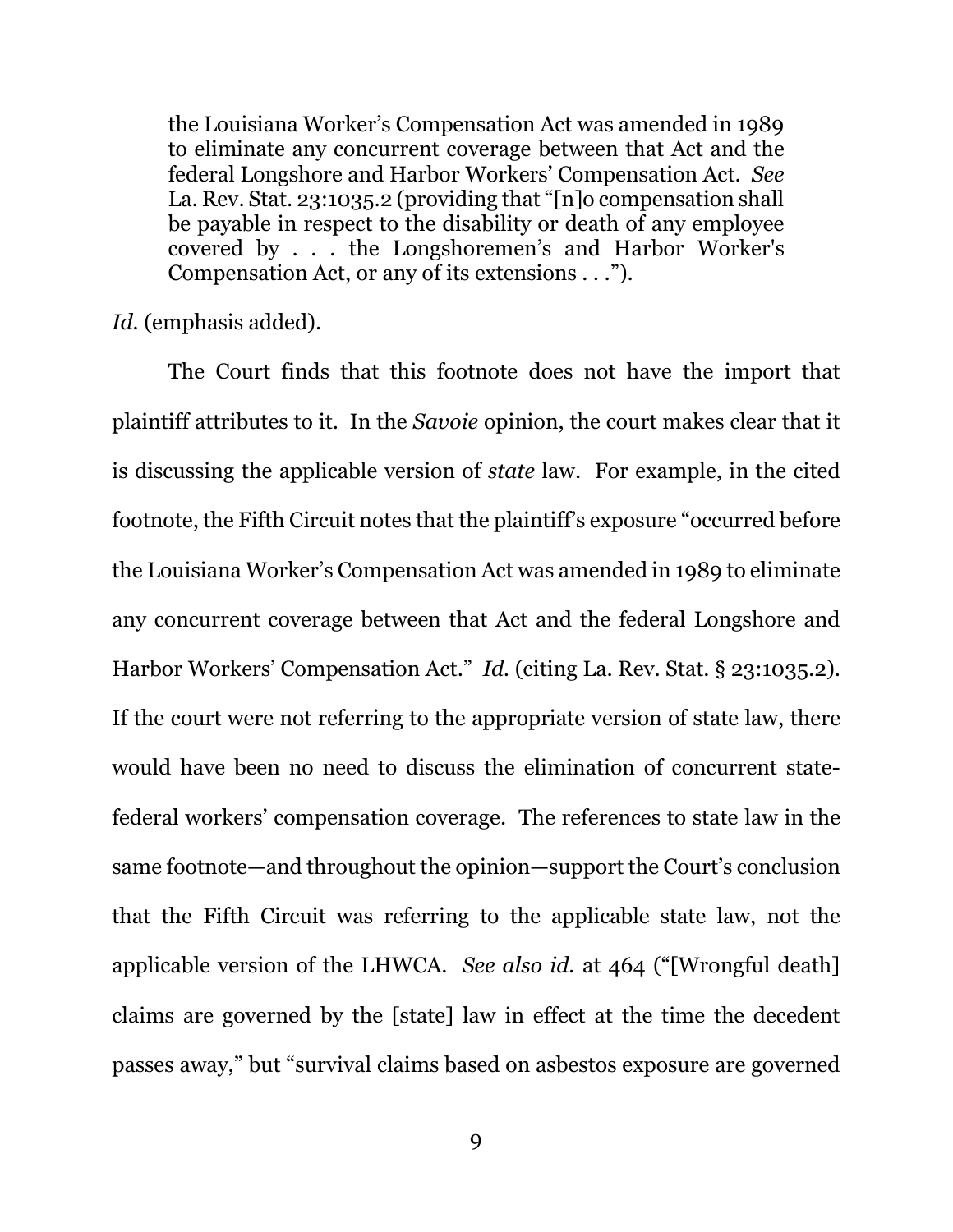by the [state] law in effect when the exposure occurred." (first citing *Rando v. Anco Insulations, Inc.*, 16 So. 3d 1065, 1072 (La. 2009), and then citing *Landry v. Avondale Indus., Inc.*, 877 So. 2d 970, 972 (La. 2004)). The Court does not find that the Fifth Circuit in *Savoie* intended to overrule its earlier, reasoned decision in *Castorina* by way of dicta in a footnote. And even if it did, one Fifth Circuit panel cannot overrule another without an intervening change in the law. *See United States v. Darrington*, 351 F.3d 632, 634 (5th Cir. 2003). And in the event of a conflict, the earlier case controls. *Texaco Inc. v. La. Land & Expl. Co.*, 995 F.2d 43, 44 (5th Cir. 1993).

Because *Castorina*'s manifestation rule controls, the Court applies the LHWCA as it existed in 2020, when Cortez's mesothelioma manifested.<sup>21</sup>

2. *Applicability of the Post-1972 LHWCA to Cortez's Injuries* Since the 1972 amendments, the LHWCA covers injuries of workers who meet the Act's "status" and "situs" requirements. *See New Orleans Depot Servs. v. Dir., Off. of Worker's Comp. Programs*, 718 F.3d 384, 389 (5th Cir. 2013). Plaintiff easily meets these criteria.

The "status" requirement limits application of the LHWCA to "traditional maritime occupations." *Id.*; *see* 33 U.S.C. § 902(3) (defining "employee" as "any person engaged in maritime employment, including any

<sup>21</sup> R. Doc. 1-1 at 10 (Complaint  $\P$  17).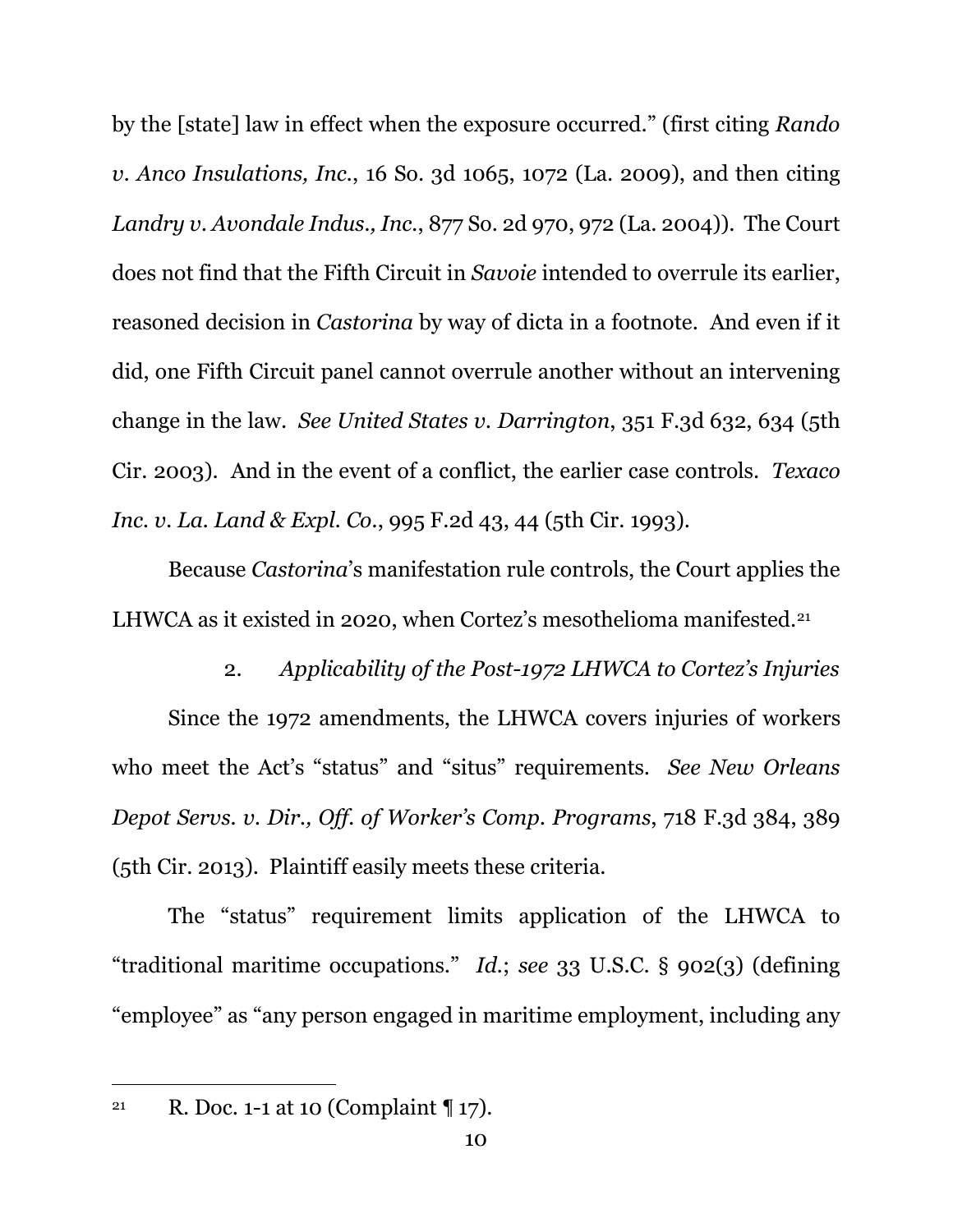longshoreman or other person engaged in longshoring operations, and any harbor-worker including a ship repairman, shipbuilder, and ship-breaker"). The status test is satisfied when the person is "directly involved in an ongoing shipbuilding operation." *Ingalls Shipbuilding Corp. v. Morgan*, 551 F.2d 61, 62 (5th Cir. 1977).

Cortez worked as a welder on new vessels being constructed at Halter Marine's Lockport Yard.<sup>22</sup> This work satisfies the status test because it is an "essential step of the shipbuilding process." *Id.* (holding that a worker who died when a steel plate he was cleaning fell on him satisfied the status test because the task he was performing "was an essential step of the shipbuilding process"); *see also McLaurin v. Noble Drilling (US) Inc.*, 529 F.3d 285, 289 (5th Cir. 2008) (stating that the LHWCA applies to "longshoremen, shipbuilders, ship repairers, and various harbor workers, such as carpenters, cleaners, or painters"); 1 Robert Force and Martin J. Norris, *The Law of Maritime Personal Injuries* § 3:9 (5th ed.) (stating that the LHWCA specifically covers "any harborworker," which includes "shipcleaners, tank cleaners, riggers, carpenters, ship ceilers, cargo checkers, cargo weighers,

<sup>22</sup> R. Doc. 405-4 at 3, 6-8 (Discovery Deposition of Callen Cortez at 154:2- 17, 581:4-12, 591:4-25, 593:2-23).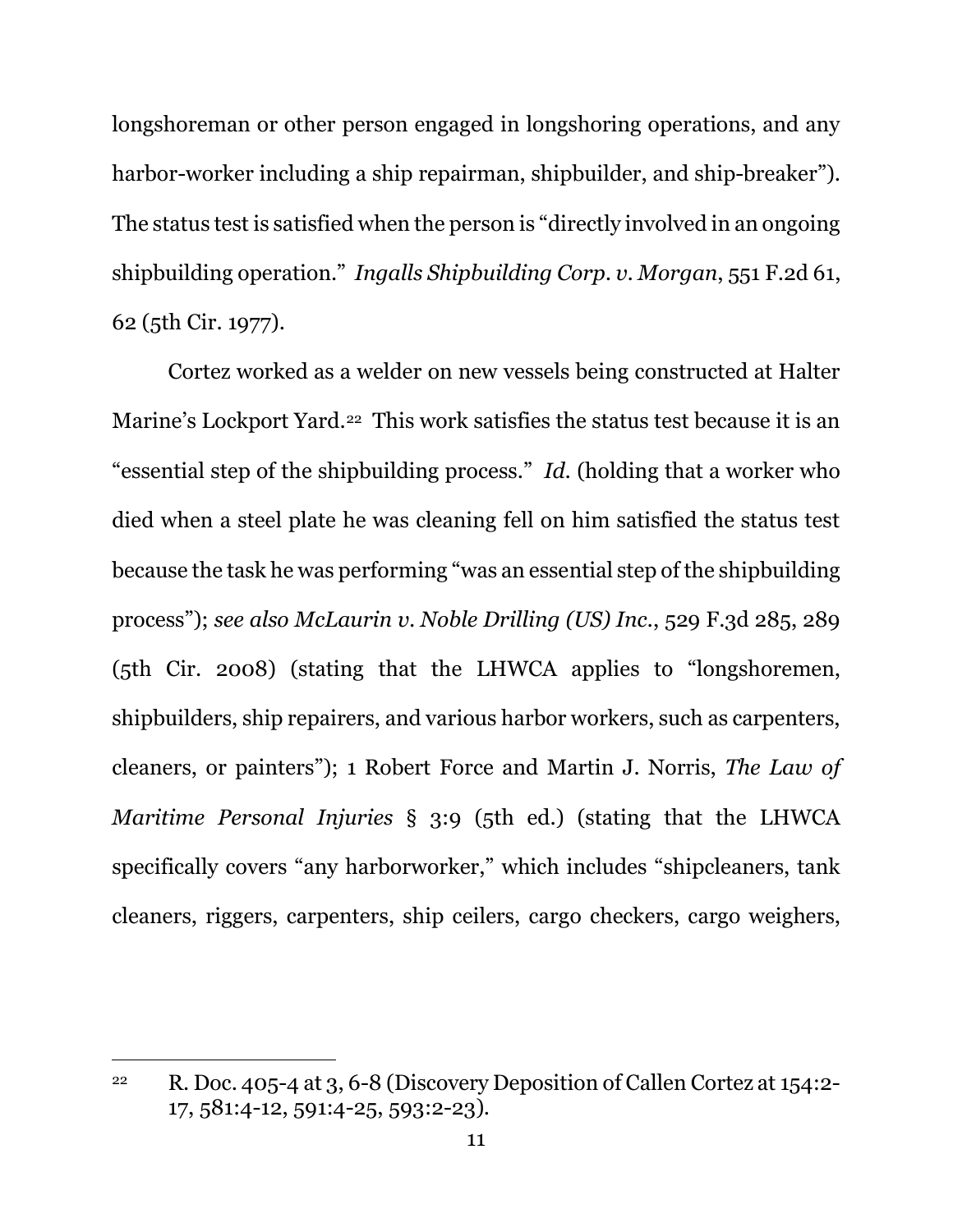cargo talleyers, port watchmen, electricians, painters, mechanics, etc."). Accordingly, the Court finds that the LHWCA's status test is satisfied.

The "situs" test, extended by Congress in 1972, requires that the injury occur on the "navigable waters of the United States" or "any adjoining pier, wharf, dry dock, terminal, building way, marine railway, or other adjoining area customarily used by an employer in loading, unloading, repairing, dismantling, or building a vessel." 33 U.S.C. § 903(a); *see also Sun Ship*, 447 U.S. at 719 ("In 1972, Congress . . . extend[ed] the LHWCA landward beyond the shoreline of the navigable waters of the United States."). Here, Cortez's injuries occurred at Halter Marine's Lockport Yard, situated adjacent to Bayou Lafourche, south of Thibodaux, Louisiana.<sup>23</sup> The segment of Bayou Lafourche extending south of Thibodaux is a navigable waterway. *See* 33 U.S.C. § 59e (declaring that Bayou Lafourche between Thibodaux at the southern end and Donaldsonville at the northern end is nonnavigable). Plaintiff does not dispute that Halter Marine's facility is adjacent to a navigable waterway. Cortez thus satisfies the situs test.

Accordingly, Cortez's status falls within the coverage of the LHWCA, and his injuries occurred on a covered situs. Therefore, the Court finds that plaintiff could have brought his claims under the LHWCA.

<sup>23</sup> *Id.* at 7 (Discovery Deposition of Callen Cortez at 591:4-11).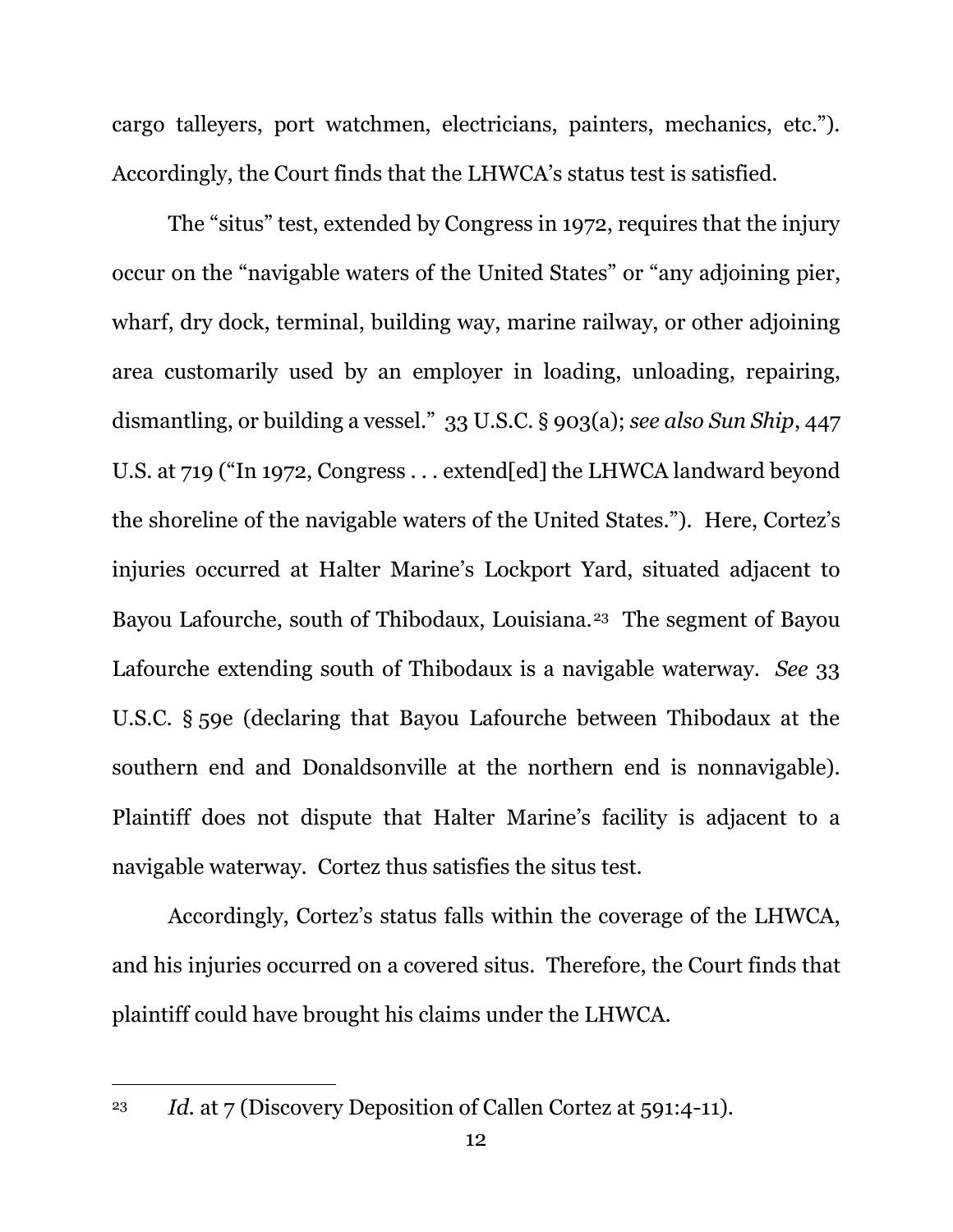## 3. *LHWCA Preemption of Tort Claims Against Employers*

Continental contends that the LHWCA immunizes it from tort liability.

Section 905(a) of the LHWCA, the employer immunity provision, states:

The liability of an employer prescribed in section 904 of this title shall be exclusive and in place of all other liability of such employer to the employee, his legal representative, husband or wife, parents, dependents, next of kin, and anyone otherwise entitled to recover damages from such employer at law or in admiralty on account of such injury or death . . . .

33 U.S.C. § 905(a).

The Act also provides the exclusive remedy for injuries caused by the negligence or wrongful act of an officer or employee of the employer. 33 U.S.C. § 933(i). Further, the Fifth Circuit has "held that the LHWCA impliedly grants the employer's insurance carrier, and the insurance carrier of co-employees, the same immunity which it grants the employer and coemployees." *Atkinson v. Gates, McDonald & Co.*, 838 F.2d 808, 811 (5th Cir. 1988) (citing *Johnson v. Am. Mut. Liab. Ins. Co.*, 559 F.2d 382 (5th Cir. 1977)). While the LHWCA does not specifically immunize insurers, *see* 33 U.S.C. §§ 905(a), 933(i), the Fifth Circuit has explained that "numerous provisions of the Act and the spirit of the Act as a whole, [which] equat[e] the insurer with the employer, negate any intent to hold the insurer liable to suit for damages as a third person." *Johnson*, 559 F.2d at 388 & n.10 (citing 33 U.S.C. §§ 905(a), 917(a), 928, 932(a), 933, 935, 936 and 941). Plaintiff's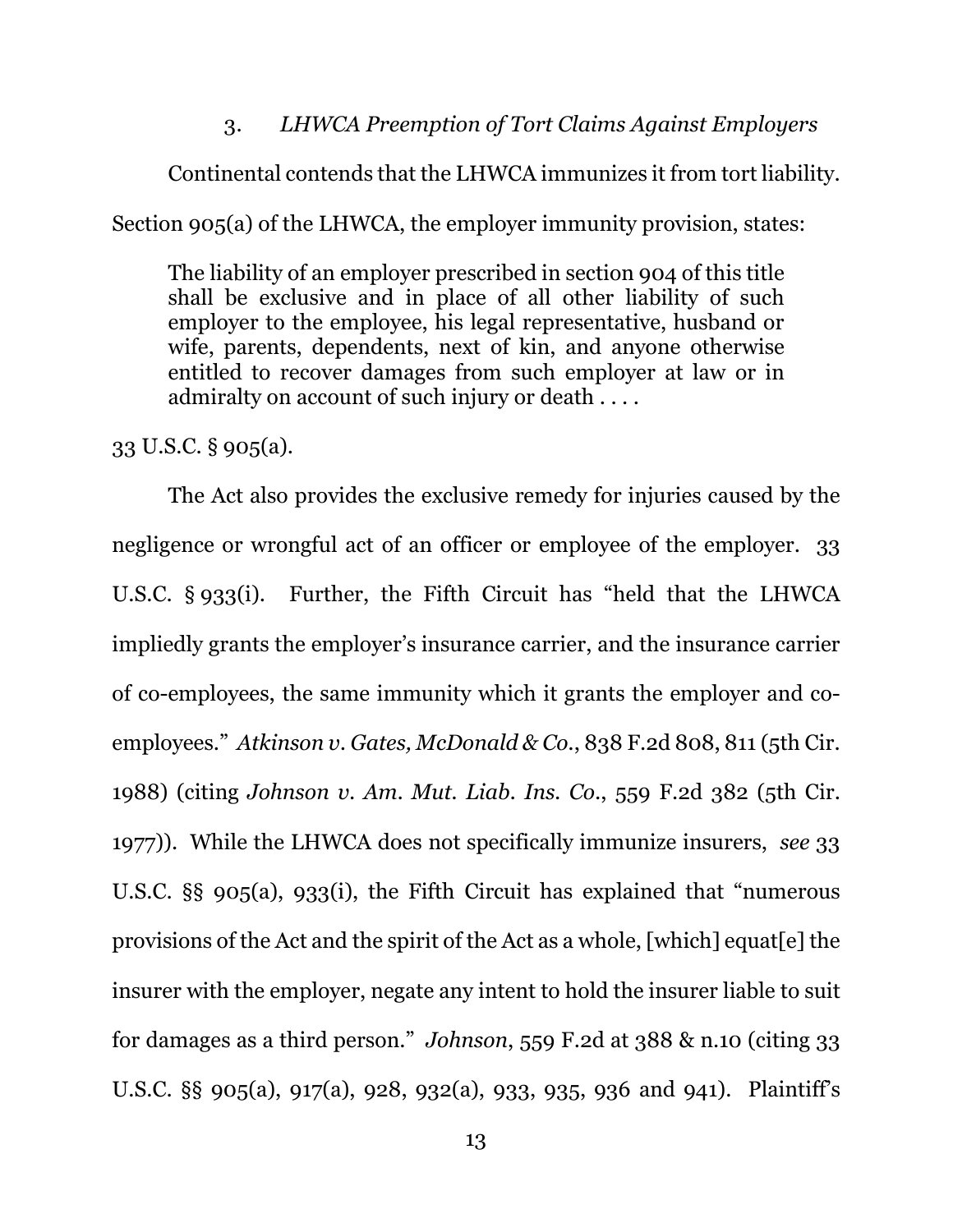claims against Halter Marine and its executive officers, as well as his claims against Continental in its capacity as Halter Marine's insurer, are covered by these provisions. Accordingly, the Court must determine whether the LHWCA preempts plaintiff's state-law tort claims against Continental.

Federal law applies to questions of preemption. *Hetzel v. Bethlehem Steel Corp.*, 50 F.3d 360, 363 (5th Cir. 1995). Federal law can preempt state law in three ways: (1) express preemption, where Congress expresses an explicit intent to preempt state law; (2) field preemption, where the "sheer comprehensiveness" of the federal scheme implies congressional intent to preempt state regulation in the area; or (3) conflict preemption, where the state law either directly conflicts with the federal law or interferes with the regulatory program established by Congress. *Id.* The U.S. Supreme Court has set out "two cornerstones" of preemption jurisprudence. Wyeth v. *Levine*, 555 U.S. 555, 565 (2009). First, the "ultimate touchstone" is "the purpose of Congress." *Id.* (citing *Medtronic, Inc. v. Lohr*, 518 U.S. 470, 485 (1996)). Second, the Court must "start with the assumption that the historic police powers of the States were not to be superseded by the Federal Act unless that was the clear and manifest purpose of Congress," especially when the case involves a "field which the states have traditionally occupied." *Id.* (quoting *Lohr*, 518 U.S. at 485) (quotation marks omitted).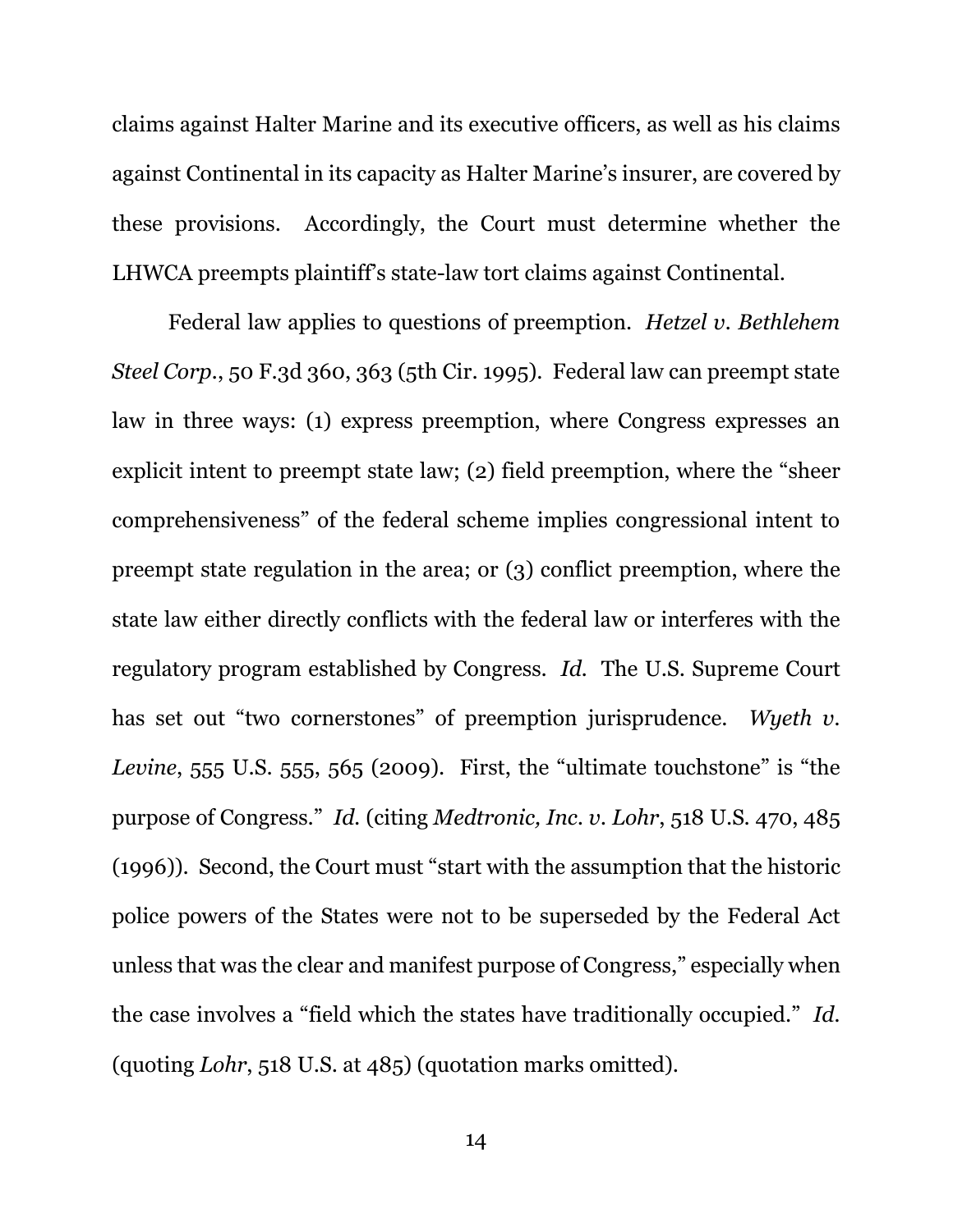Because tort law is a field traditionally occupied by the States, the Court starts with the assumption that Congress did not intend to supersede state law when it enacted the LHWCA. But this assumption does not stand in face of the text of the LHWCA, the purpose behind the statute, and the weight of judicial authority.

Section 905(a) of the LHWCA provides that compensation under the LHWCA is exclusive of all other employer liability, including for actions to recover damages at law. 33 U.S.C. § 905(a). The plain language of this provision "evidences an unmistakable intention to embody the *quid pro quo* that defines most workmen's compensation statutes." *Cobb*, 1997 WL 159491, at \*7 (citing *Peter v. Hess Oil Virgin Islands Corp.*, 903 F.2d 935, 950 (3d Cir. 1990)). Specifically, the employee gets the benefit of no-fault compensation, and the employer enjoys immunity from tort liability for damages. *Id.* The Supreme Court recognized this exchange when it explained:

[T]he [LHWCA is] not a simple remedial statute intended for the benefit of the workers. Rather, it was designed to strike a balance between the concerns of the longshoremen and harbor workers on the one hand, and their employers on the other. Employers relinquish their defenses to tort actions in exchange for limited and predictable liability. Employees accepted the limited recovery because they receive prompt relief without the expense, uncertainty, and delay that tort actions entail.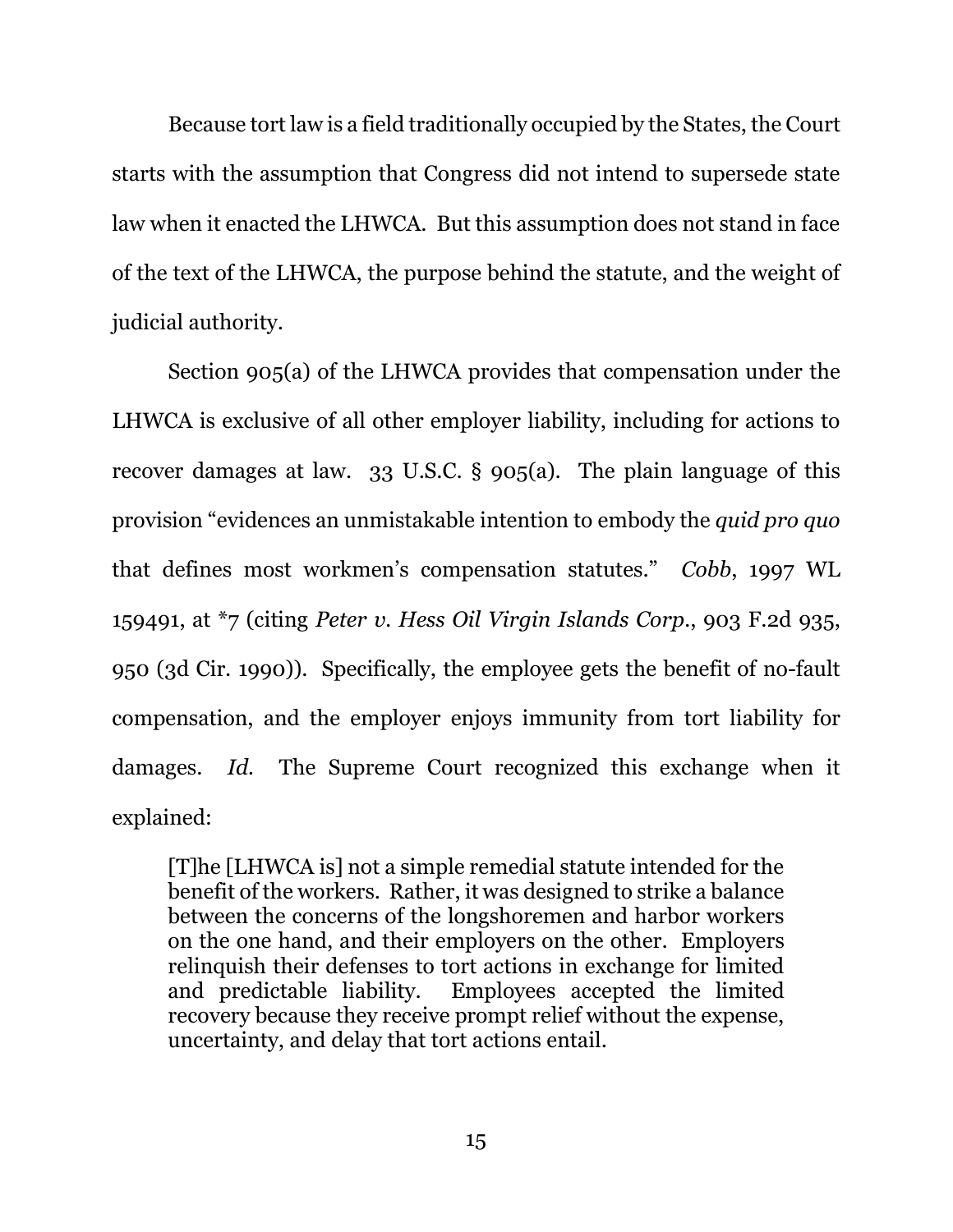*Morrison-Knudsen Constr. Co. v. Director, OWCP*, 461 U.S. 624, 636 (1983). Allowing state-law tort claims against employers would contradict the text of the statute and would frustrate the Act's purpose by undermining the *quid pro quo*.

Indeed, several courts have recognized as much. The Fifth Circuit held in *Rosetti v. Avondale Shipyards, Inc.*, that the LHWCA bars a "state law negligence claim," because "[u]nder the LHWCA, workers compensation is the exclusive remedy for an injured employee against his employer." 821 F.2d 1083, 1085 (5th Cir. 1987). Further, in *Hetzel v. Bethlehem Steel Corp.*, the Fifth Circuit found that "[p]reemption of [a] state [tort] act is required to avoid frustration of the policies and purpose behind the LHWCA." 50 F.3d at 366-67 (5th Cir. 1995). In *Hetzel*, the court reasoned that "[c]ongressional policy would be frustrated if an injured worker were allowed to collect benefits under the Act, and then sue his employer under a state statutory tort theory." *Id.* Similarly, the Third Circuit in *Peter v. Hess Oil Virgin Islands Corp.*, concluded that "§ 905(a) [of the LHWCA] and the Supremacy Clause bar the Virgin Islands from imposing negligence liability on [a covered employer]." 903 F.3d at 953. The *Peter* court specifically noted that Congress "intended that compensation, not tort damages, [was] to be the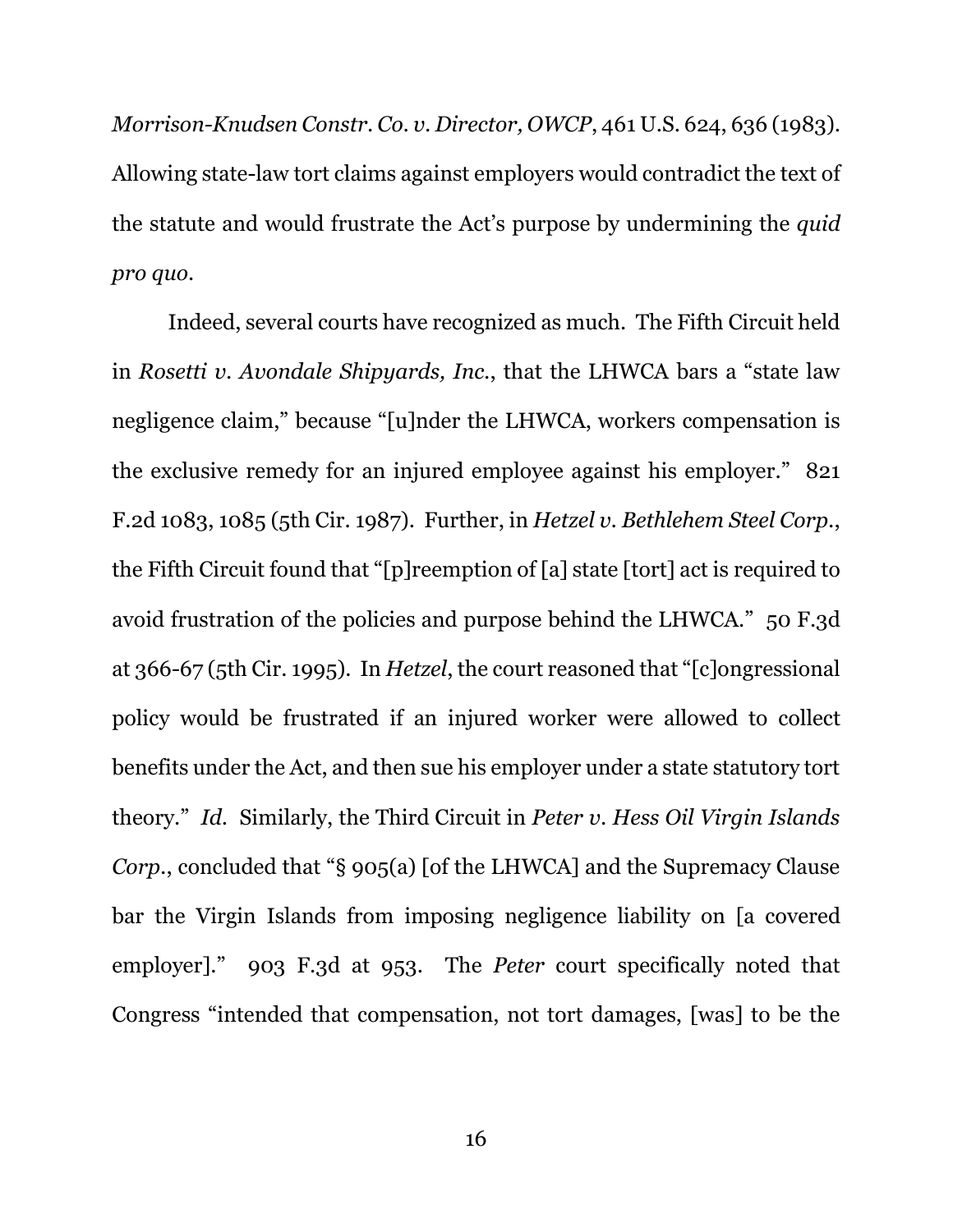primary source of relief for workplace injuries for longshoremen against their employers." *Id*. at 952.

Moreover, this Court has already held, in this case and in four other cases, that the LHWCA preempts state tort claims against an employer. *See Cortez*, 2022 WL 1001445, at \*14-18; *see also Morales*, 2022 WL 1405133, at \*7; *Krutz*, 2021 WL 5893981, at \*7; *Hulin*, 2020 WL 6059645, at \*7; *Cobb*, 1997 WL 159491, at \*8 ([A]pplication of Louisiana tort law, which plaintiff concedes is not a workmen's compensation remedy, does not further the availability of no fault compensation, and it obstructs the purposes of the LHWCA."). Other sections of this Court have held the same. *See Barrosse*, 2021 WL 4355415, at \*10-11; *Dempster*, 2020 WL 5071115, at \*7.

Because permitting plaintiff's state tort claims against Continental as his employer's insurer would obstruct the purposes of the LHWCA, the Court finds that these claims are preempted and must be dismissed.

Plaintiff's arguments to the contrary are without merit. First, plaintiff argues that Continental's insurance policy with Halter Marine does not provide coverage for LHWCA claims. Specifically, plaintiff contends that Continental's Workmen's Compensation and Employer Liability ("WC/EL") policy is illegible.24 He further asserts that the LHWCA endorsement

<sup>24</sup> R. Doc. 582 at 3.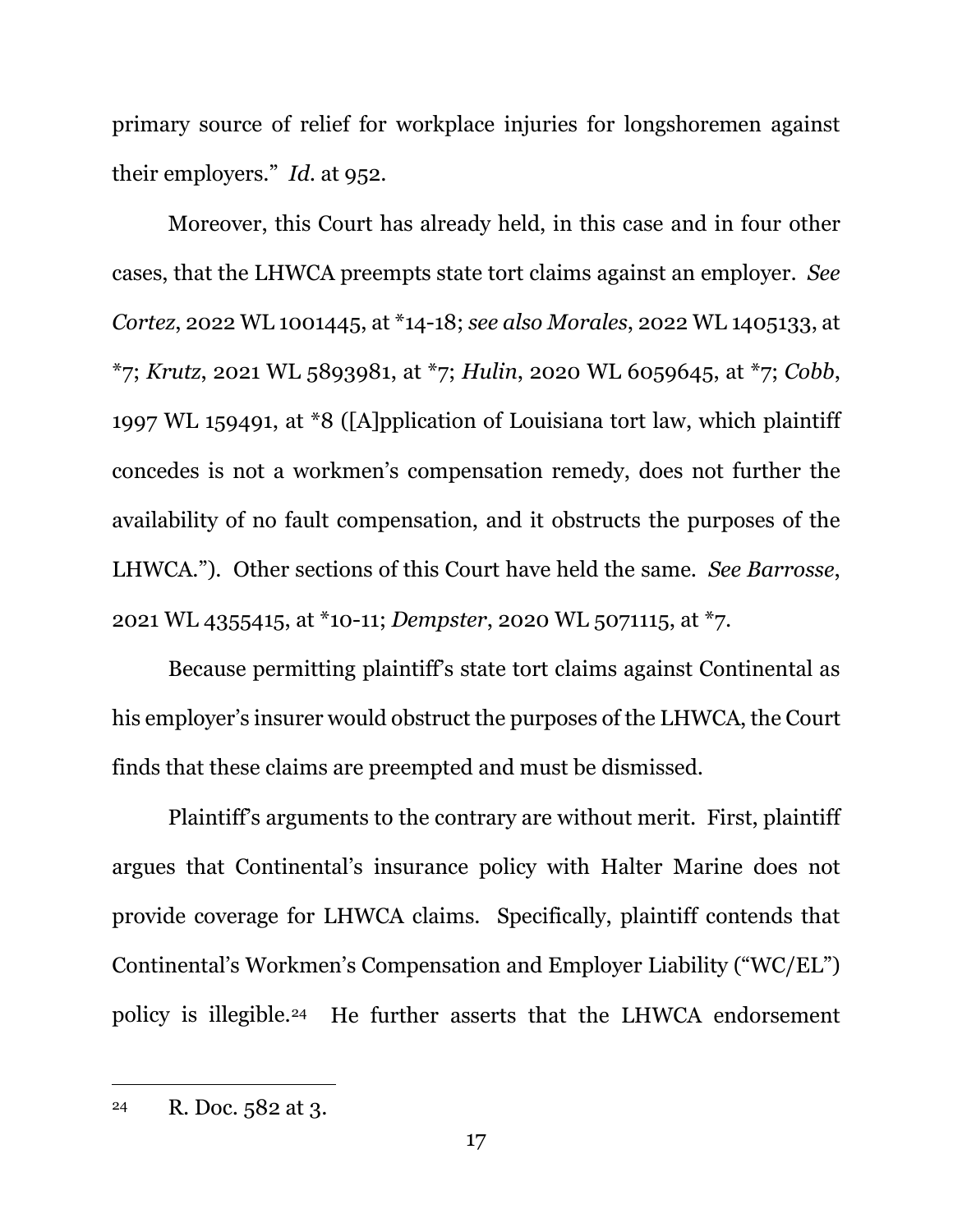attached to the WC/EL policy contemplates a premium to be paid for LHWCA coverage, but that Continental's corporate representative testified that there was no indication that Halter Marine ever paid such a premium.<sup>25</sup>

But the WC/EL policy belies this argument. The page that plaintiff disregards as illegible is legible when viewed digitally. This page includes a section titled "Insuring Agreements," which provides that, "in consideration of the payment of the premium," the insurance company agrees "[t]o pay promptly when due all compensation and other benefits required of the insured by the workmen's compensation law."26 On the same page, the "Definitions" section, as amended by Endorsement number 9, provides that "[t]he unqualified term 'workmen's compensation law' means the workmen's compensation law and any occupational disease law of a state designated in . . . the declarations,"27 and "*includes the United States Longshoremen's and Harbor Workers' Compensation Act*."28 By its plain terms, then, Continental's WC/EL expressly covers payment of LHWCA claims.

The endorsement that plaintiff cites does not undermine this plain language in the policy. The endorsement states:

 $^{25}$  *Id.* at 3-4.

<sup>&</sup>lt;sup>26</sup> R. Doc. 405-3 at 23.

<sup>27</sup> *Id.*

<sup>&</sup>lt;sup>28</sup> *Id.* at 45 (emphasis added).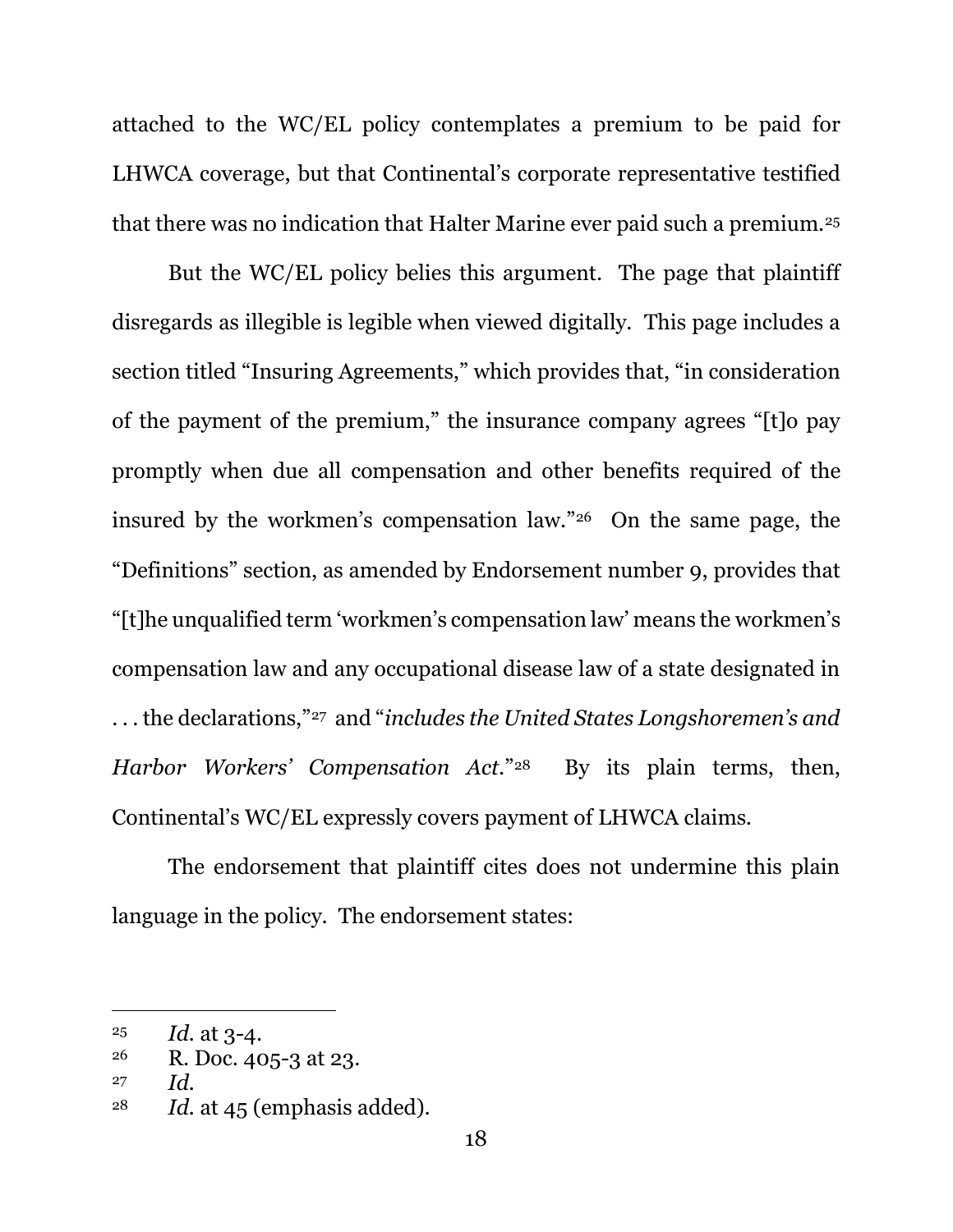It is agreed that if any employee of the insured is engaged on behalf of the insured during the policy period in operations falling within the scope of the [LHWCA], the insured will keep a separate record of the renumeration paid in connection with such operations and the insured shall pay [a] premium thereon computed at the applicable rate increased by the percentage listed below.29

The endorsement then lists a "percentage of increase" based on the state where the operations occurred, *i.e.*, Louisiana, Mississippi, or Texas.<sup>30</sup> Continental's corporate representative explained that this means that Halter Marine paid a premium upon inception of the policy, but that the premium could have been adjusted at a later date "based on actual remuneration" of its employees.31 Accordingly, while the premium may have later been adjusted based on actual remuneration of Halter Marine employees engaged in LHWCA-covered operations, the existence of such an adjustment does not alter or undermine the policy's plain language providing coverage for LHWCA claims. The Court finds no merit in plaintiff's argument that Halter Marine did not secure LHWCA insurance coverage with Continental.

Second, plaintiff argues that, even if the LHWCA preempts his claims arising out of injuries incurred while at Halter Marine, it does not preempt

<sup>29</sup> *Id.* at 47.

<sup>30</sup> *Id.*

<sup>31</sup> R. Doc. 582-16 at 2-3 (Corporate Deposition of Continental Insurance Company, through Thomas Robert Barriball, at 24:4-25:3).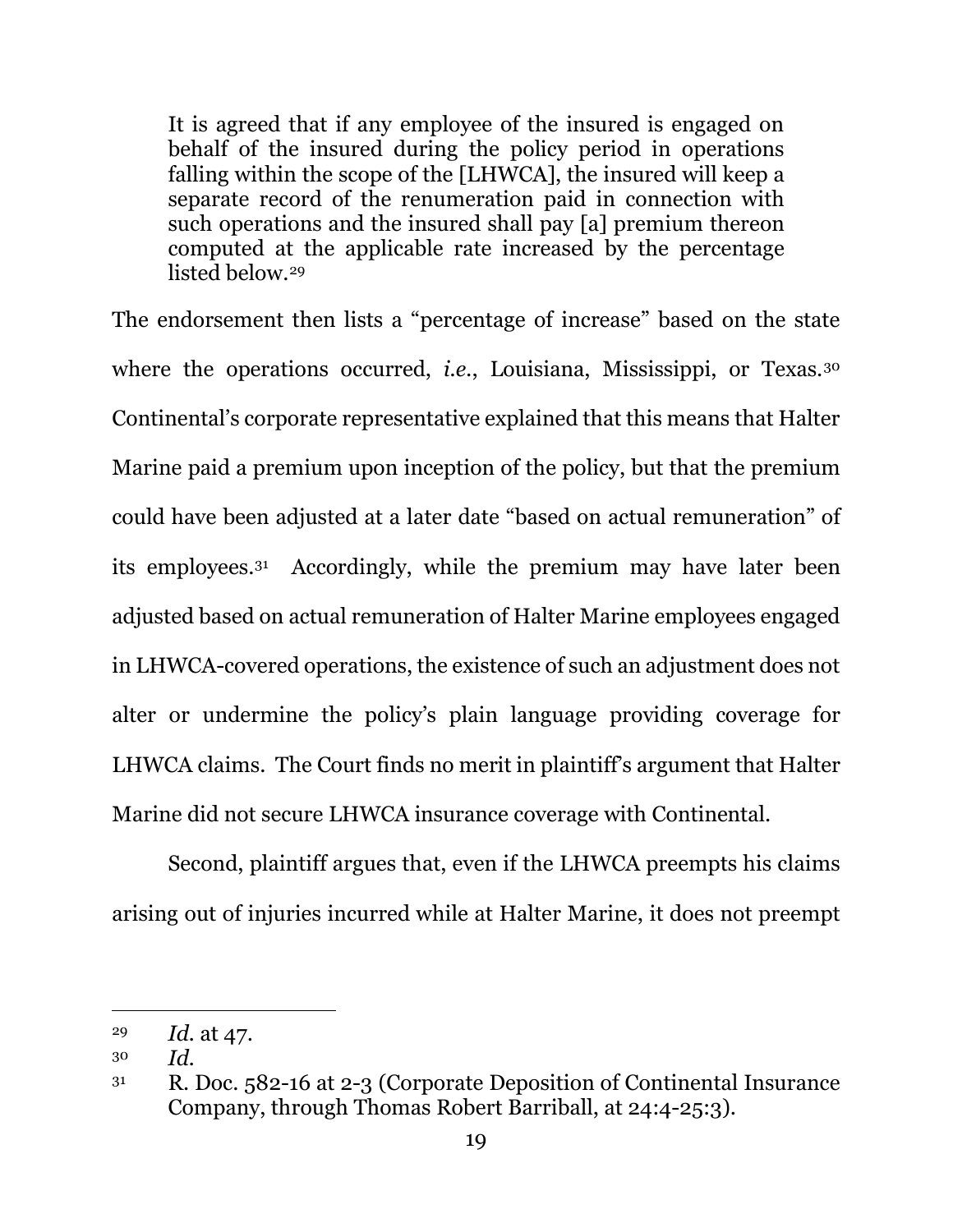his claims arising from continued asbestos exposure from his work clothes while at home, off Halter Marine's premises.<sup>32</sup> This argument also lacks merit. The LHWCA covers all "accidental injury or death *arising out of and in the course of employment*, and such occupational disease or infection *as arises naturally out of such employment* or as naturally or unavoidably results from such accidental injury." 33 U.S.C. § 902(2) (emphasis added). Plaintiff's at-home asbestos exposure from his work clothes clearly "arises . . . out of [his] employment" with Halter Marine. *Id.* And as already discussed, "[u]nder the LHWCA, workers['] compensation is the exclusive remedy for an injured employee against his employer." *Rosetti*, 821 F.2d at 1085. That the asbestos plaintiff got on his clothes at work may have continued to injure him when he carried that asbestos home on his clothes after work does not take his claim outside the reach of LHWCA preemption. Consistent with this notion, other courts have rejected attempts to maintain tort claims based on take-home exposure after the claimant left work. *See, e.g.*, *Dempster*, 2020 WL 5071115, at \*7 (rejecting plaintiffs' argument that the LHWCA did not preempt their claims for continued asbestos exposure after leaving work, because, "[u]nder Plaintiffs' theory of the case, the exposure began at work and then Decedent carried some of the asbestos

<sup>32</sup> R. Doc. 582 at 21-23.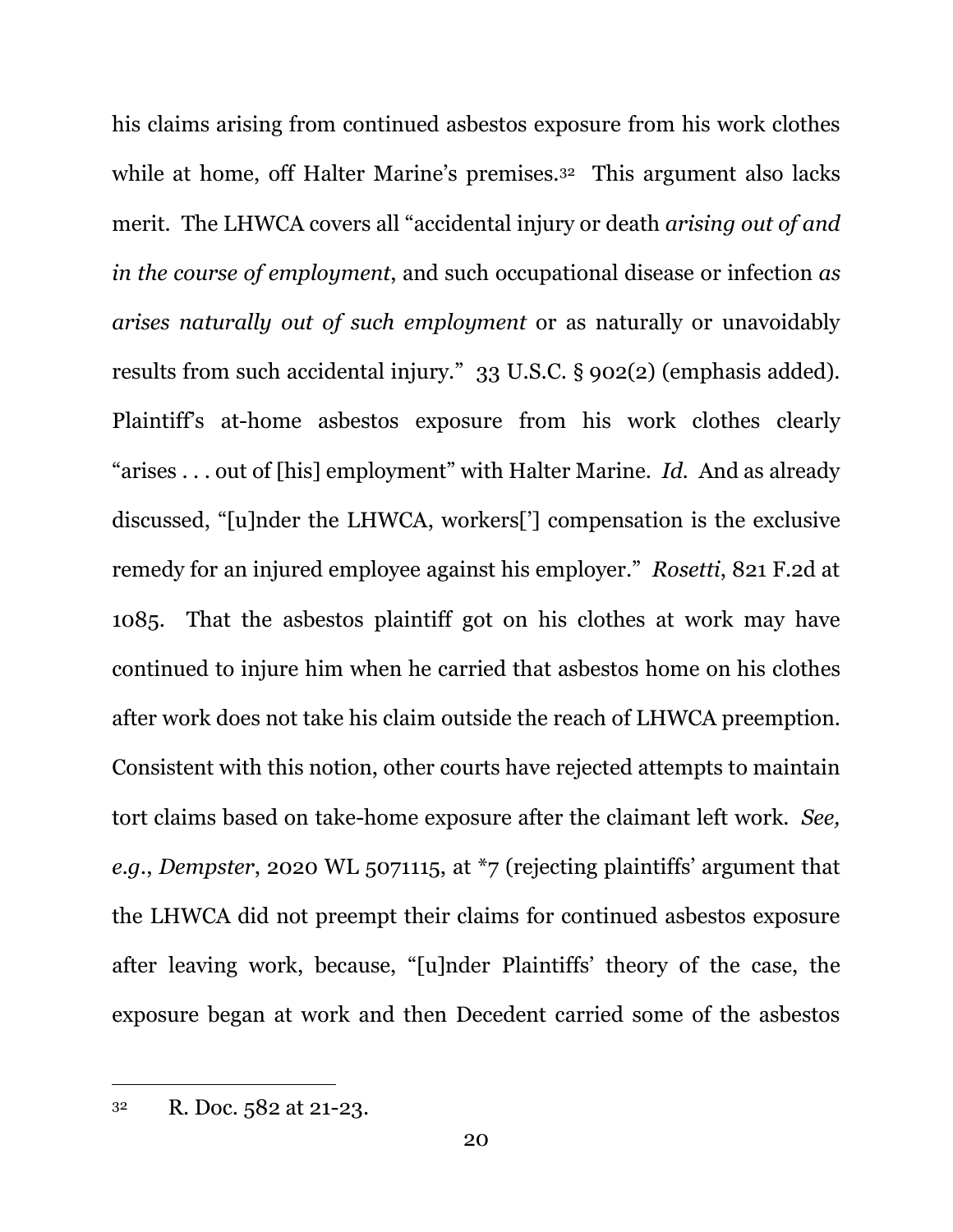material home," and that, "[t]herefore, the alleged injury arose out of and in the course of Decedent's employment"); *Barrosse*, 2021 WL 4355415, at \*8 ("[Decedent] would not have had asbestos dust to inhale, whether in his car or at home, had it not arisen out of his employment at Avondale Shipyard. Accordingly, the Court finds that [decedent]'s off-site exposures to asbestos arose out of and in the course of his employment at Avondale Shipyard, and [are] therefore covered by the LHWCA."); *Sentilles*, 2022 WL 1211429, at \*9 (finding that plaintiff's "take-home or off-site exposures to asbestos arose out of and in the course of his employment at Avondale and are therefore covered by the LHWCA," because plaintiff "could have been exposed to asbestos through his interactions with coworkers, including his own brother," and that, therefore, "any exposure to [his brother]'s clothing was incidental to [plaintiff]'s own employment at Avondale").

Third, plaintiff contends that, because his injuries occurred in the "twilight zone" of concurrent state-federal jurisdiction, he may maintain his state tort claims.33 Consistent with prior district-court opinions, the Court rejects this argument.

The Supreme Court has long held that there are areas where a state may legislate concurrently with the LHWCA. In *Sun Ship, Inc. v.* 

<sup>33</sup> *Id.* at 8-21.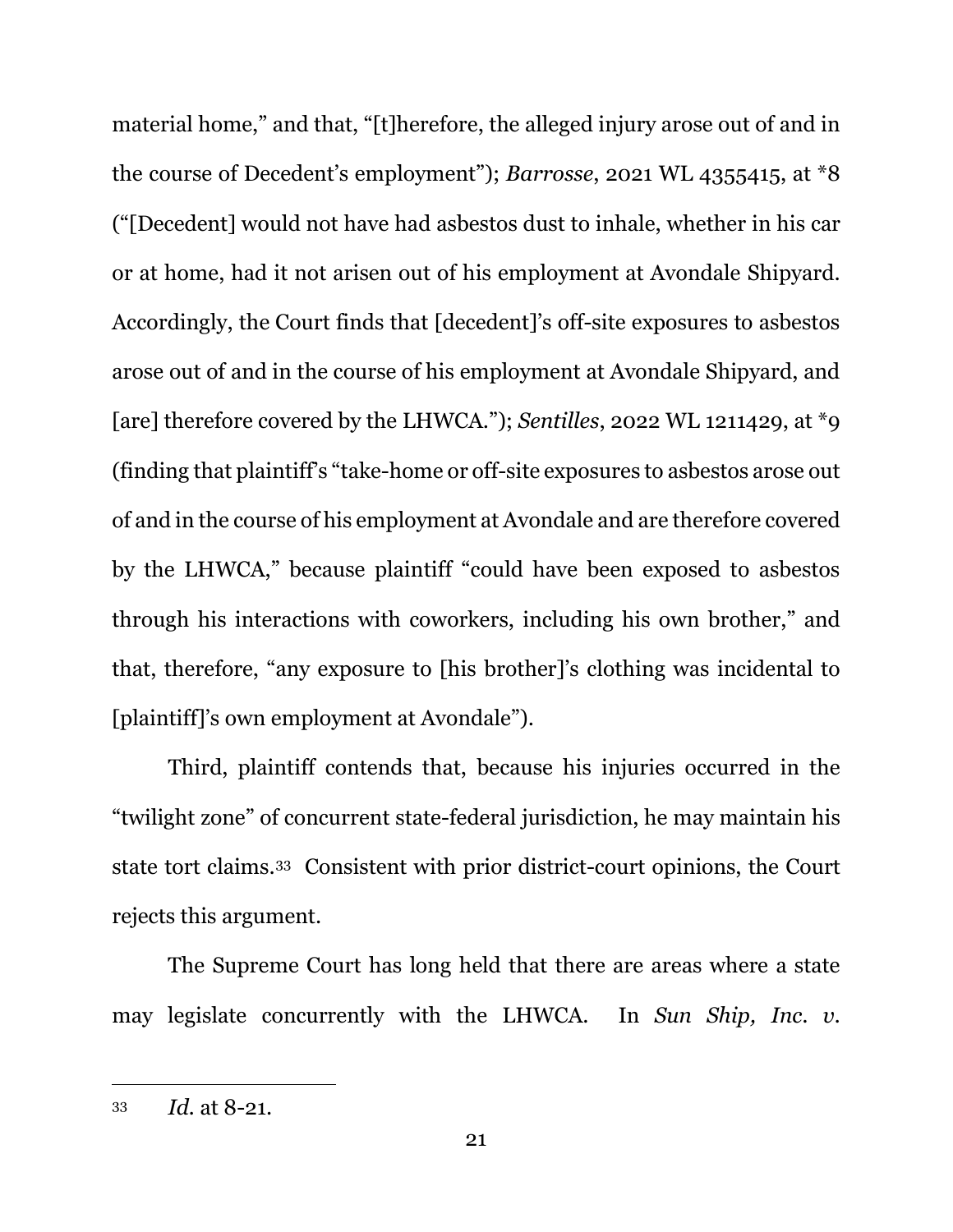*Pennsylvania*, the Supreme Court addressed the "single question" of "whether a State may apply its *workers' compensation scheme* to land-based injuries that fall within the coverage of the [LHWCA], as amended in 1972." 447 U.S. at 716 (emphasis added). Extending its prior "twilight zone" jurisprudence, the Court unanimously held that it may, *i.e.*, that the LHWCA does not preempt concurrent state workers' compensation remedies in these areas. *Id.* The Court reasoned that, in the 1972 amendments to the Act, Congress intended to "upgrade the benefits" available under inadequate state compensation regimes, by guaranteeing the option of federal compensation available under the LHWCA. *Id.* at 723. *Sun Ship* and other "twilight zone" cases make clear that a state is not entirely precluded from providing workers' compensation remedies to workers covered by the LHWCA. Similarly, in *Hahn v. Ross Island Sand & Gravel Co.*, the U.S. Supreme Court found that the LHWCA did not preclude a plaintiff's negligence claim brought pursuant to Oregon's *workers' compensation statute*. 358 U.S. 272, 273 (1959). The plaintiff in *Hahn* sought benefits through Oregon's compensation regime, but his employer "elected to reject them." *Id.* In these circumstances, Oregon's Workmen's Compensation Act allowed the employee to bring a negligence action for damages. The Court expressly stated that the LHWCA "gave an injured waterfront employee an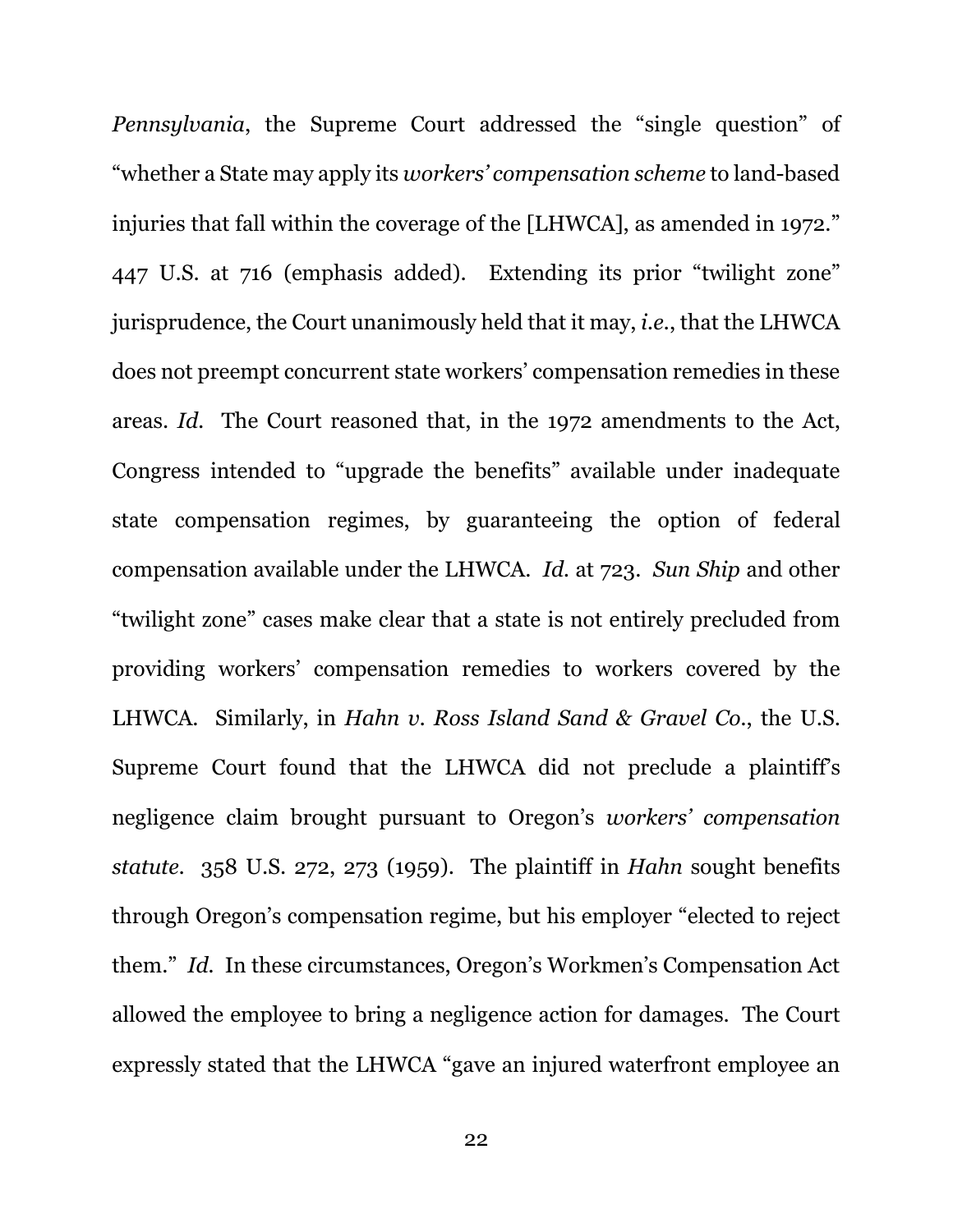election to recover compensation under *either* the [LHWCA] or *the Workmen's Compensation law of the State* in which the injury occurred." *Id.* (emphasis added). *Hahn* does not, as plaintiff contends, hold that the LHWCA permits ordinary tort claims. Rather, like *Sun Ship*, it holds that a plaintiff may elect between federal compensation under the LHWCA or state workers' compensation.

Unlike in *Sun Ship* and *Hahn*, plaintiff here has not brought his claims pursuant to a state workers' compensation regime. Instead, plaintiff asserts freestanding state tort claims against his employer's insurer. For the reasons already given, the LHWCA preempts these claims against Continental.

Fourth and finally, plaintiff argues that preemption does not apply because he is not seeking benefits under the LHWCA.34 This Court has rejected this argument before, and it rejects it again. *See Krutz*, 2021 WL 5893981, at \*8 (rejecting plaintiff's contention that his claims are not preempted because he was not seeking LHWCA benefits); *Hulin*, 2020 WL 6059645, at \*7 (same). The Fifth Circuit has made clear that, if the LHWCA covers an employee's injury, his only remedy against an employer lies in workers' compensation. *Rosetti*, 821 F.2d at 1085. That plaintiff has not elected to pursue those benefits does not affect the preemptive power of the

<sup>34</sup> *Id.* at 18-19.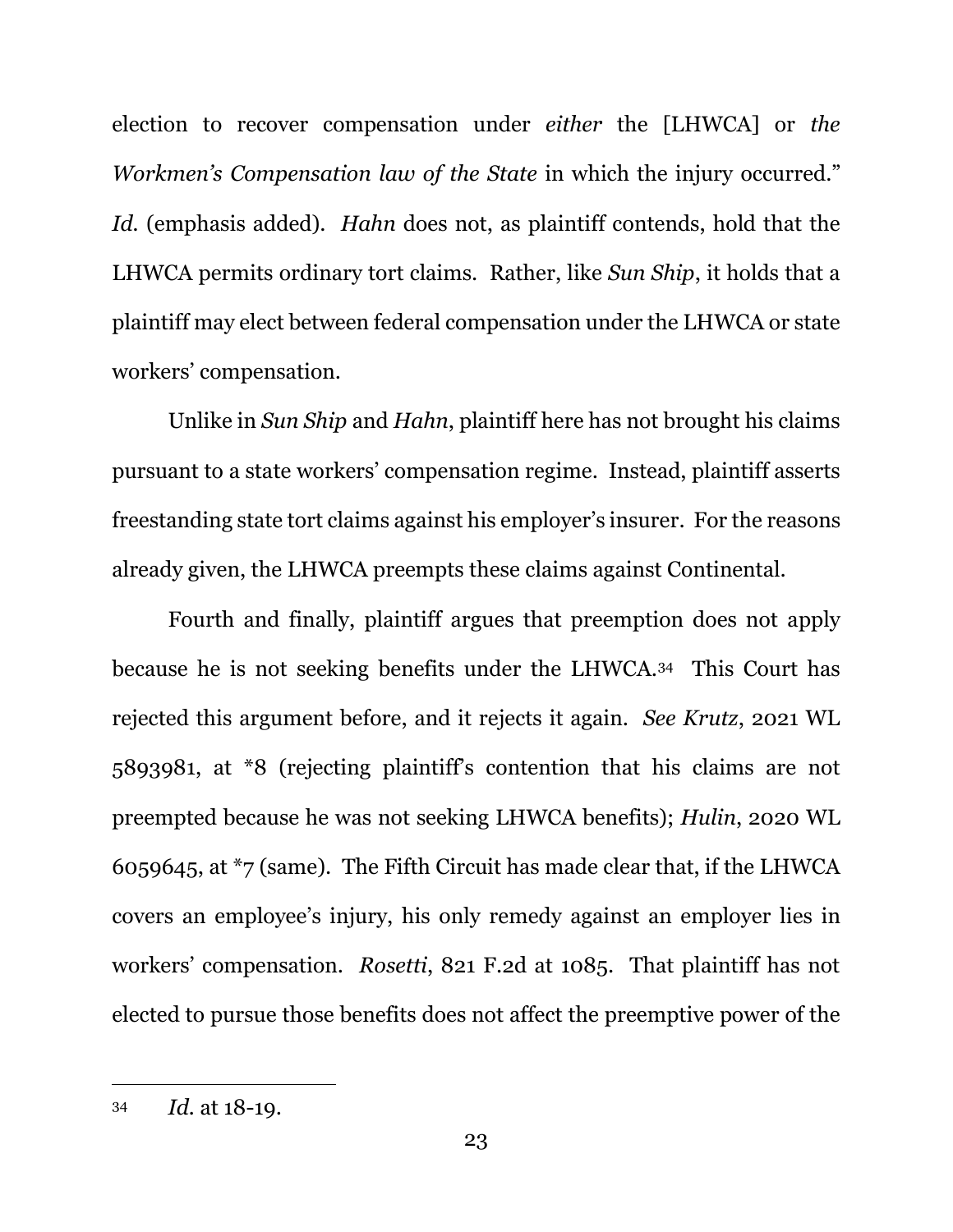Act. Permitting the tort claim merely because plaintiff has foregone the LHWCA avenue would conflict with LHWCA's text and undermine the *quid pro quo* that Congress enacted.

For all of these reasons, the Court finds that the LHWCA preempts plaintiff's state-law claims against Continental. The Court grants Continental's motion for summary judgment as to these claims.

### **B. Intentional-Tort Claims**

The Court further finds that plaintiff's intentional-tort claims against Continental must be dismissed. The parties dispute whether the LHWCA recognizes an intentional-tort exception, but the Court need not reach this issue, because even if such an exception existed, plaintiff has failed to point to evidence sufficient to meet his burden under Louisiana law.

To prove an intentional tort, plaintiff must show that Continental's insured, Halter Marine, either consciously desired that plaintiff contract mesothelioma, or knew that the result was "substantially certain to follow from [its] conduct." *Zimko v. Am. Cyanamid*, 905 So. 2d 465, 475 (La. App. 4 Cir. 2005), *cert. denied*, 925 So. 2d 538 (2006) (internal citations omitted). Substantial certainty "requires more than a reasonable probability that an injury will occur," and plaintiff must prove that his contracting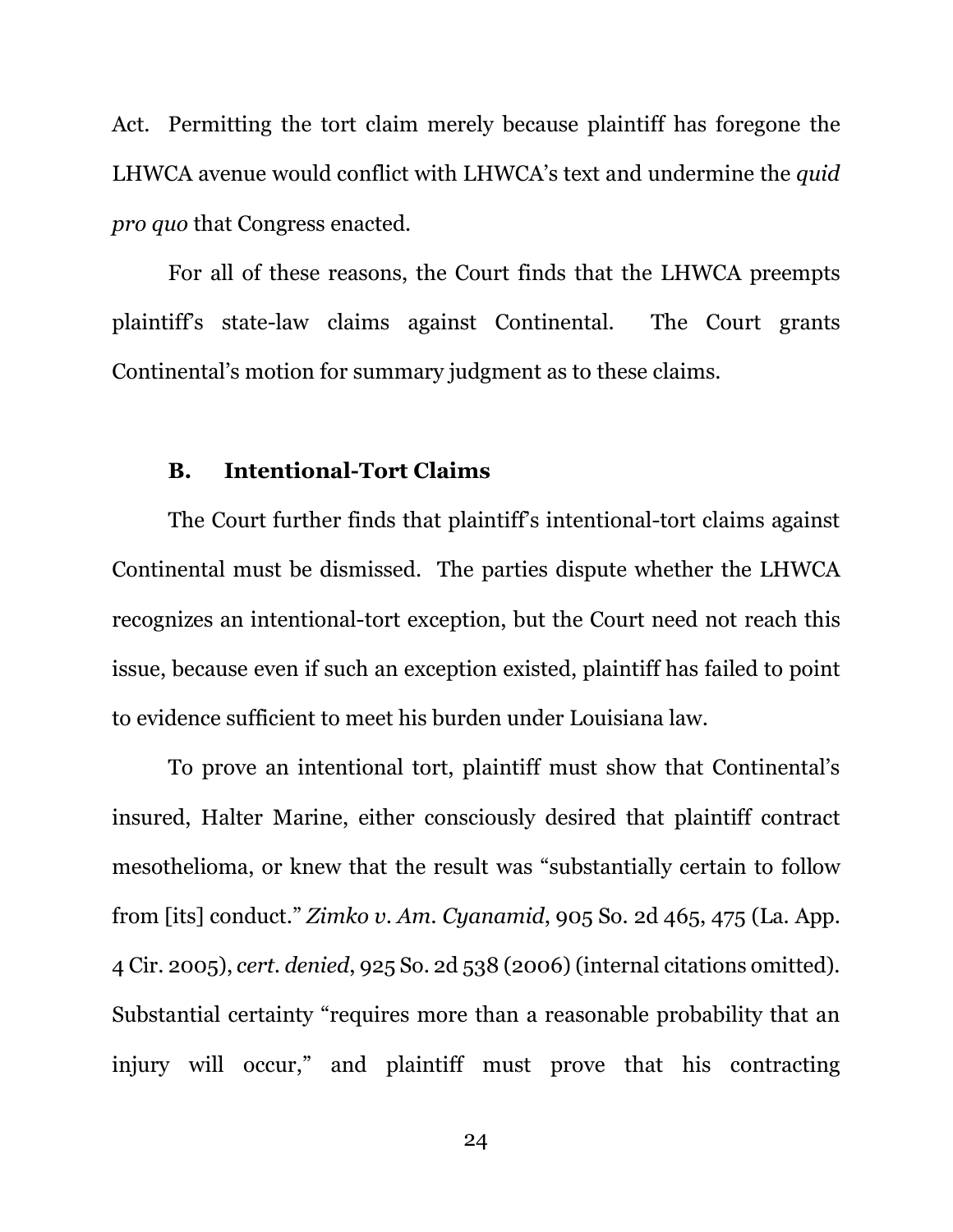mesothelioma was "inevitable or incapable of failing." *Reeves v. Structural Pres. Sys.*, 731 So. 2d 208, 213 (La. 1999) (internal citations omitted). It is not sufficient for plaintiff to show that Halter Marine had knowledge that its practices were dangerous and created a high probability that someone would eventually be injured. *Id.* Indeed, a defendant's "belie[f] that someone may, or even probably will, eventually get hurt if a workplace practice is continued does not rise to the level of intentional tort, but instead falls within the range of negligent acts." *Id.* at 214.

Another section of this Court recently considered an intentional-tort claim arising out of asbestos exposure. There, plaintiffs argued that Avondale was "aware of the risks associated with asbestos and with the unsafe working conditions at Avondale," and that it "failed to remedy those conditions despite [its] knowledge of the risks." *Vedros v. Northrop Grumman Shipbuilding, Inc.*, No. 11-1198, 2014 WL 906164, at \*3 (E.D. La. Mar. 7, 2014). Judge Carl Barbier dismissed the claim on summary judgment. He found that, "[e]ven considering the facts in the light most favorable to Plaintiffs and assuming that Defendants were aware that there was a major risk, or even a probability, that [decedent] would contract mesothelioma," plaintiffs had not submitted evidence permitting a reasonable jury to "conclude that [decedent's] contracting mesothelioma was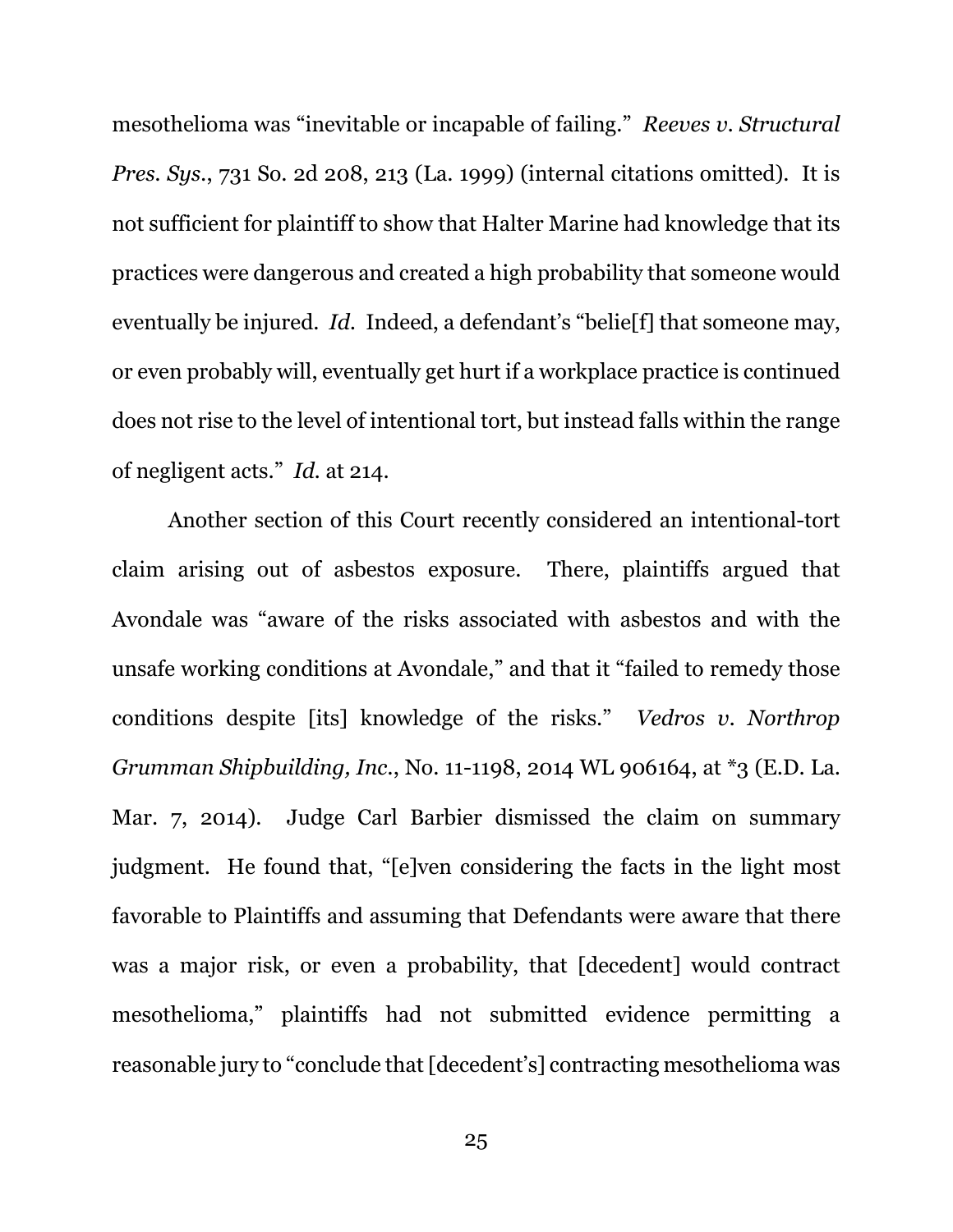'inevitable or incapable of failing' and was thus substantially certain to result from Defendants' conduct." *Id.*

Here, plaintiff contends that there are disputed issues of fact regarding Halter Marine's "motive and intent" as to plaintiff's asbestos exposure.35 But his evidence falls far short of what is necessary to raise a material issue for an intentional-tort claim. Plaintiff generally asserts that "Halter Marine and its executive officers knew that asbestos was hazardous," based on government regulations addressing the dangers of asbestos, promulgated before plaintiff began working at Halter Marine.36 But a defendant's "mere knowledge and appreciation of a risk does not constitute intent, nor does reckless or wanton conduct by an employer constitute intentional wrongdoing." *Reeves*, 731 So. 2d at 213 (citations omitted). Plaintiff has not submitted any evidence suggesting that Halter Marine intended to harm him, or that his mesothelioma was "inevitable or incapable of failing." *Id.* In fact, as other courts have recognized, "it is [not] common human experience . . . that mesothelioma is known certainly or inevitably to follow from asbestos exposure." *Vedros*, 2014 WL 906164, at \*3 (quoting *Zimko*, 905 So. 2d at 479). Accordingly, plaintiff's claim against Continental as

<sup>35</sup>*Id.* at 27-28. 36 *Id.* at 28.